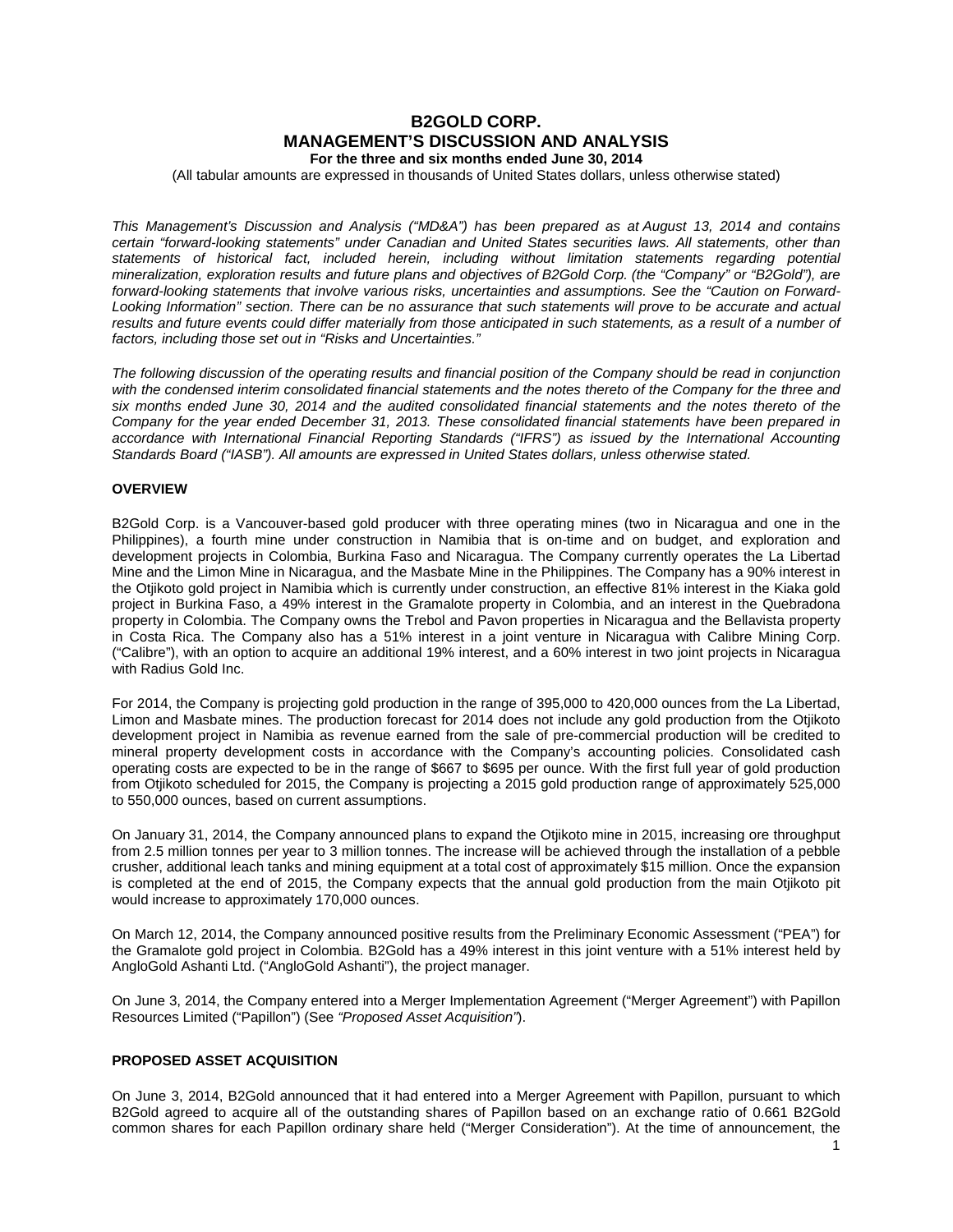Merger Consideration represented a purchase price of approximately AUS\$1.72 per Papillon share and valued the transaction at approximately \$570 million.

The merger will be implemented by way of a Scheme of Arrangement under the Australian Corporations Act 2001 ("Scheme"). Upon completion of the Scheme, existing B2Gold shareholders and former Papillon shareholders will own approximately 74% and 26%, respectively, of the issued common shares of B2Gold following the completion of the transaction. B2Gold expects to issue an aggregate of up to 238 million common shares in connection with the Scheme.

A draft Scheme Booklet, including an Independent Expert's Report, was lodged by Papillon with the Australian Securities and Investments Commission on July 15, 2014. In addition, an originating process and supporting affidavits were also filed by Papillon with the Federal Court of Australia ("Court"). On August 8, 2014, the Court approved the mailing of the Scheme Booklet to Papillon shareholders with the meeting of Papillon shareholders to consider the Scheme to follow on September 15, 2014.

B2Gold expects to hold a special meeting of its shareholders on September 12, 2014 to consider and, if deemed advisable, approve the issuance of B2Gold shares comprising the Merger Consideration to former Papillon shareholders.

Subject to receipt of all necessary Court, regulatory, shareholder and third party approvals, B2Gold expects the transaction to be completed on or about October 3, 2014.

# **REVIEW OF FINANCIAL RESULTS**

#### *Selected Quarterly Financial and Operating Results:*

|                                                                                                                          | Three months ended<br>June 30<br>(unaudited) |         | Six months ended<br>June 30 | (unaudited) |
|--------------------------------------------------------------------------------------------------------------------------|----------------------------------------------|---------|-----------------------------|-------------|
|                                                                                                                          | 2014                                         | 2013    | <u>2014</u>                 | 2013        |
| Gold revenue (\$ in thousands)                                                                                           | 120,258                                      | 122,635 | 249,278                     | 277,488     |
| Gold sold (ounces)                                                                                                       | 93,330                                       | 86,239  | 192,325                     | 181,281     |
| Average realized gold price (\$/ounce)                                                                                   | 1,289                                        | 1,422   | 1,296                       | 1,531       |
| Gold produced (ounces)                                                                                                   | 85,704                                       | 82,083  | 182,007                     | 161,744     |
| Cash operating costs <sup>(1)</sup> (\$/ounce gold)                                                                      | 720                                          | 732     | 675                         | 727         |
| Total cash costs <sup>(1)</sup> (\$/ounce gold)                                                                          | 766                                          | 782     | 720                         | 776         |
| Adjusted net income <sup><math>(1)(2)</math></sup> (\$ in thousands)                                                     | 2,134                                        | 7,827   | 19,306                      | 46,247      |
| Adjusted earnings per share <sup><math>(1)(2)</math></sup> -basic (\$/share)                                             | 0.00                                         | 0.01    | 0.03                        | 0.07        |
| Net (loss) income (\$ in thousands)                                                                                      | (11, 529)                                    | 33,071  | (35,507)                    | 33,134      |
| (Loss) earnings per share $-$ basic <sup>(2)</sup> (\$/share)                                                            | (0.02)                                       | 0.05    | (0.05)                      | 0.05        |
| (Loss) earnings per share $-$ diluted <sup>(2)</sup> (\$/share)                                                          | (0.02)                                       | 0.05    | (0.05)                      | 0.05        |
| Cash flows from operating activities (\$ in<br>thousands) <sup>(3)</sup> – before changes in non-cash<br>working capital | 29,877                                       | 34,416  | 73,178                      | 81,412      |

*(1) A cautionary note regarding non-IFRS measures is included in the section titled "Non-IFRS Measures."*

*(2) Attributable to the shareholders of the Company.*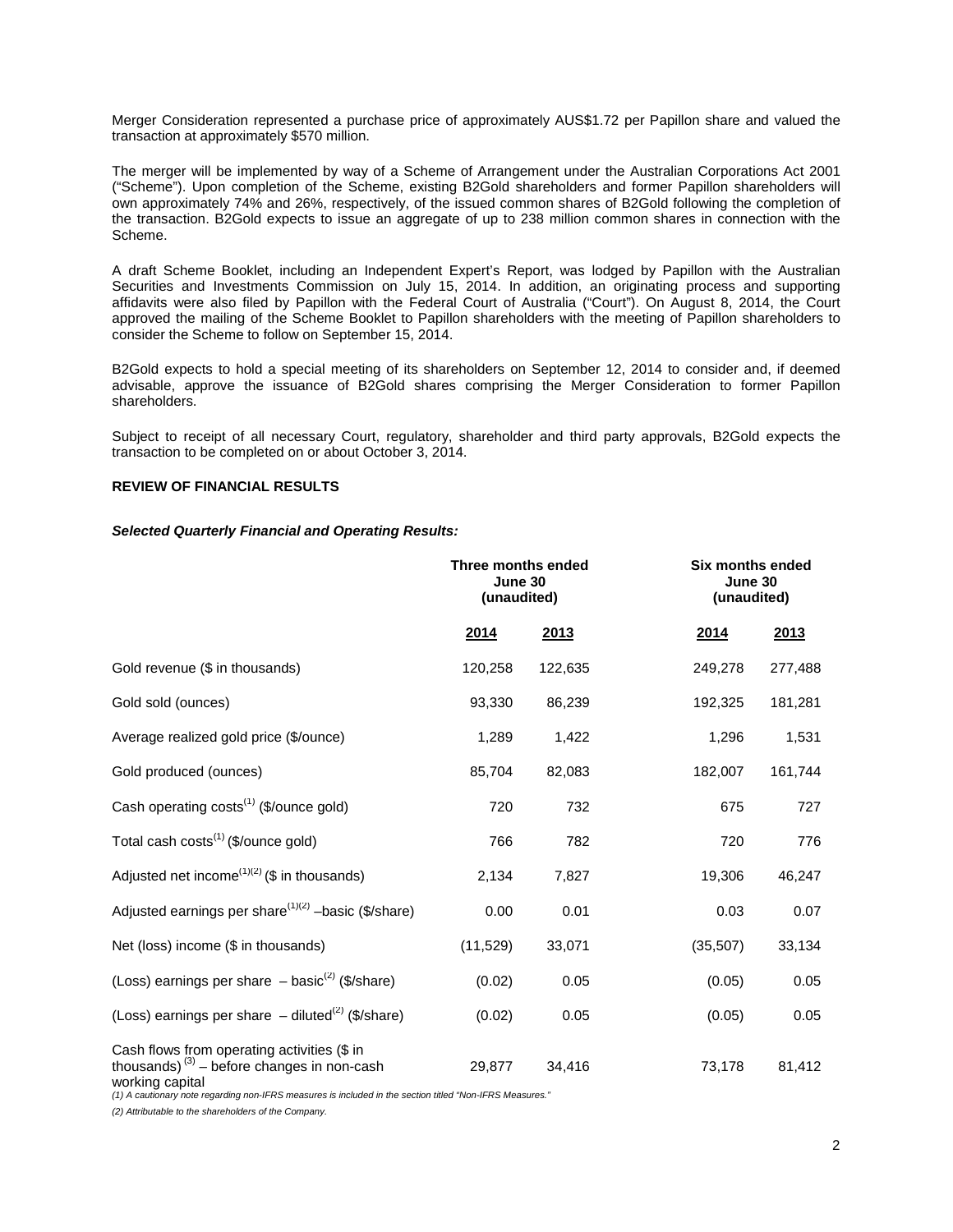*(3) Prior period comparative figures have been reclassified to conform with the presentation adopted for the current period relating to the change in long-term value-added tax receivables.* 

### *Second quarter 2014 and 2013*

#### Revenue

Gold revenue for the second quarter of 2014 was \$120.3 million on sales of 93,330 ounces at an average price of \$1,289 per ounce compared to \$122.6 million on sales of 86,239 ounces at an average price of \$1,422 per ounce in the second quarter of 2013. The 2% decrease in revenue was mainly due to a 9% decrease in the average realized gold price partially offset by an 8% increase in ounces sold. In addition, the second quarter of 2013 revenues also included amortization of deferred revenue totalling \$9.4 million related to gold forward contracts acquired as part of the CGA acquisition in January 2013. Amortization of the balance was completed prior to the 2013 year-end. The spot price of gold averaged \$1,288 per ounce in the quarter.

In the second quarter of 2014, the Masbate Mine accounted for \$48.3 million (Q2 2013 - \$63.1 million which included a non-cash amount of \$9.4 million described above) of gold revenue from the sale of 37,600 ounces (Q2 2013 – 42,762 ounces), the Libertad Mine accounted for \$52.6 million (Q2 2013 - \$39.6 million) of gold revenue from the sale of 40,730 ounces (Q2 2013 – 28,777 ounces) while \$19.4 million (Q2 2013 - \$20.0 million) was contributed by the Limon Mine from the sale of 15,000 ounces of gold (Q2 2013 – 14,700 ounces).

#### Production and Operating Costs

Consolidated gold production in the second quarter of 2014 was 85,704 ounces, approximately 5% below budget, but approximately 4% higher than in the same quarter last year. As expected, gold production in the second quarter of 2014 was lower than in the first quarter of 2014 mainly due to the change-out of the Masbate SAG mill in June. The change-out of the Masbate SAG mill was successfully implemented and the new SAG mill is now operating effectively after a short period of commissioning.

Consolidated cash operating costs were \$720 per ounce of gold, approximately \$12 per ounce lower than in the same period of 2013. On a consolidated basis, cash operating costs for the second quarter of 2014 are consistent with budget. Refer to *"Review of mining operations and development projects"* for mine specific details.

#### Depreciation and Depletion

Depreciation and depletion expense, included in total cost of sales, was \$28.4 million in the second quarter of 2014 compared to \$18.9 million in the same period in 2013. The increase in depreciation expense was due to an 8% increase in gold ounces sold and an increase in the average depreciation charge per ounce of gold sold. The depreciation charge increased to \$304 per ounce of gold sold in the current quarter from \$219 per ounce of gold sold in the comparative quarter. The increase in the average depreciation charge per ounce of gold sold results from sustaining capital expenditures and deferred stripping costs capitalized to mineral interests in the latter part of 2013.

#### **Other**

The Company's second quarter of 2014 results included a non-cash loss of \$4.4 million on the convertible senior subordinated notes. The convertible notes are measured at fair value on each financial reporting period-end date with changes flowing through the statement of operations.

In the second quarter of 2014, general and administrative (G&A) expenditures include discretionary cash bonuses totalling \$3.8 million (Q2 2013 - \$3 million). In addition, G&A expenditures for the quarter include \$0.4 million in salary costs for new hires in 2014 as a result of the Company's expanded operations and tax consulting fees related to tax restructurings of certain of the Company's offshore subsidiaries.

For the three months ended June 30, 2014, due to a significant decline in the share prices of the Company's available-for-sale equity investment in St. Augustine Gold and Copper Ltd. ("St. Augustine"), the Company recognized an impairment loss of \$2.7 million. The investment in St. Augustine was acquired as part of the CGA acquisition in early 2013 and the Company still retains the original shares acquired.

The Company also reported \$1.2 million (net of capitalized interest) in interest expense as compared with \$0.4 million in the second quarter of 2013. The increase in interest expense was due to increases in the revolving corporate credit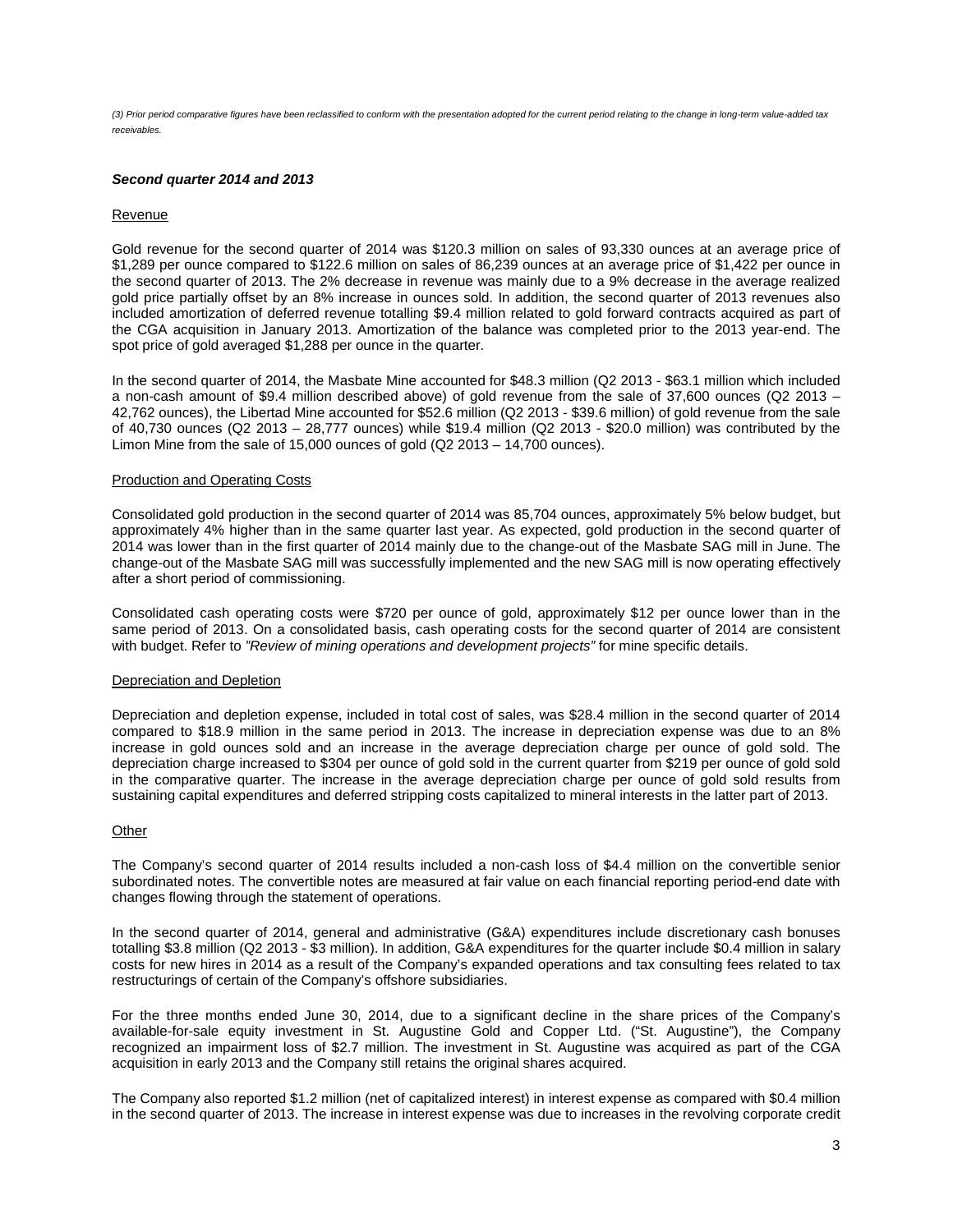facility and finance lease obligations. Interest expense (net of capitalized interest) relating to the convertible senior subordinated notes was recorded as part of the overall change in fair value of the notes in the statement of operations. During the three months ended June 30, 2014, the Company capitalized interest costs on its borrowings attributable to funds spent on Otjikoto in the amount of \$3.2 million. During the three months ended June 30, 2014 and 2013, the Company made cash interest payments of \$1.2 million and \$0.9 million, respectively.

The Company's second quarter of 2013 results included a \$44.5 million gain on the sale of the Brucejack royalty.

For the second quarter of 2014, the Company generated a net loss of \$11.5 million (\$0.02 per share) compared to a net income of \$33.1 million (\$0.05 per share) in the comparable period of 2013. Adjusted net income (refer to "*Non-IFRS Measures"*) was \$2.1 million (\$0.00 per share) compared to \$7.8 million (\$0.01 per share) in the same period of 2013. Adjusted net income in the second quarter of 2014 primarily excluded non-cash share-based compensation expense of \$7.3 million and a non-cash mark-to-market loss of \$4.4 million relating to the overall change in fair value of the Company's convertible senior subordinated notes issued on August 23, 2013. The convertible notes are measured at fair value on each financial reporting period-end date.

Cash flow from operating activities before changes in non-cash working capital was \$29.9 million (\$0.04 per share) in the second quarter of 2014 compared to \$43.3 million (\$0.06 per share) in the first quarter of 2014, and to \$34.4 million (\$0.05 per share) in the second quarter of 2013. As expected, cash flow from operations in the current quarter decreased from the previous quarter, mainly as the result of lower gold production (and related sales) due to the Masbate SAG mill change-out in June. Operating cash flows were lower than in the second quarter of 2013, mostly due to higher current income taxes (as a result of higher taxable income, mostly relating to the Company's Libertad operations) and higher general and administrative costs, partially offset by lower production costs and higher sales volume in the quarter.

As at June 30, 2014, the Company remained in a strong financial position with working capital of \$195.9 million including unrestricted cash and cash equivalents of \$134.8 million.

#### *Year-to-date results*

# Revenue

Gold revenue for the six months ended June 30, 2014 was \$249.3 million on sales of 192,325 ounces at an average realized price of \$1,296 per ounce compared to \$277.5 million on sales of 181,281 ounces at an average price of \$1,531 per ounce in the first half of 2013. The 10% decrease in revenue was mainly due to a 15% decrease in the average realized gold price partially offset by a 6% increase in gold ounces sold. In addition, revenues for the six months ended June 30, 2013 also included amortization of deferred revenue totalling \$18.8 million related to gold forward contracts acquired as part of the CGA acquisition in January 2013. Amortization of the balance was completed prior to the 2013 year-end. Gold revenue in the first quarter of 2013 also benefitted from the sale of 20,811 ounces of the Masbate Mine's gold bullion inventory acquired on January 16, 2013. The spot price of gold averaged \$1,291 per ounce during the six months ended June 30, 2014.

For the six months ended June 30, 2014, the Masbate Mine accounted for \$108.9 million (2013 - \$149.6 million which included a non-cash amount of \$18.8 million described above) of gold revenue from the sale of 84,400 ounces (2013 – 95,644 ounces), the Libertad Mine accounted for \$102.6 million (2013 - \$83.0 million) of gold revenue from the sale of 78,925 ounces (2013 – 55,537 ounces) while \$37.8 million (2013 - \$44.9 million) was contributed by the Limon Mine from the sale of 29,000 ounces of gold (2013 – 30,100 ounces).

#### Production and Operating Costs

For the six months ended June 30, 2014, consolidated gold production totaled 182,007 ounces, 12,026 ounces below budget. However, consolidated production guidance for the year remains unchanged as the planned mine development at the Masbate and Limon Mines are expected to be completed and budgeted shortfalls in the first half of the year are expected to be substantially recouped in the second half of the year. For the first-half of 2014, budgeted gold production (of 194,033 ounces) was expected to be lower than in the second half of the year, due to a number of factors including the SAG mill replacement in June at the Masbate Mine. Overall, consolidated production guidance of 395,000 to 420,000 ounces of gold for the year remains unchanged; however, the Company expects that based on current reforecasts it will meet the lower end of the production guidance range.

Consolidated cash operating costs were \$675 per ounce of gold, approximately \$52 per ounce lower than in the same period of 2013. On a consolidated basis, cash operating costs for the six months ended June 30, 2014 were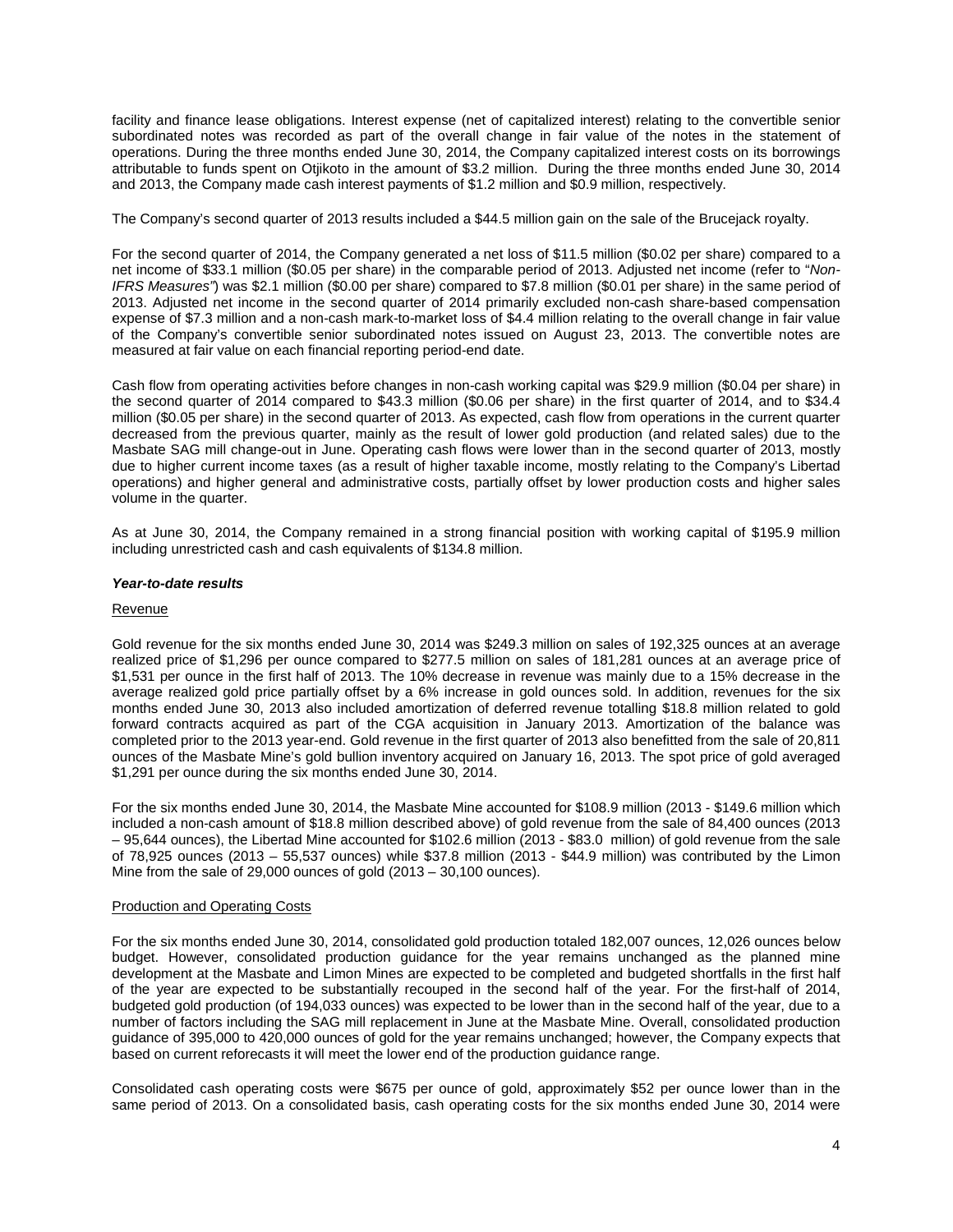3% lower than budget. Refer to *"Review of mining operations and development projects"* for mine specific details and explanations of variances.

During the six months ended June 30, 2013, cost of sales included a non-cash adjustment of \$32.9 million related to the inventory portion of the CGA purchase price adjustment. Masbate's gold bullion inventory and ore stockpile inventory were increased by \$32.9 million to reflect their fair values on acquisition.

#### Depreciation and Depletion

Depreciation and depletion expense, included in total cost of sales, was \$53.7 million for the six months ended June 30, 2014 compared to \$33.1 million in the same period in 2013. The increase in depreciation expense was mainly due to higher gold sales and an increase in the average depreciation charge per ounce of gold sold. The depreciation charge increased to \$279 per ounce of gold sold during the six months ended June 30, 2014 from \$183 per ounce of gold sold in the comparative period (excluding ounces sold relating to gold inventory acquired as part of the CGA acquisition). The increase in the average depreciation charge per ounce of gold sold results from the sustaining capital expenditures and deferred stripping costs capitalized to mineral interests in the latter part of 2013.

#### **Other**

The Company's results for the six months ended June 30, 2014 included a non-cash fair value adjustment loss of \$42.7 million on the convertible senior subordinated notes. The convertible notes are measured at fair value on each financial reporting period-end date with changes flowing through the statement of operations.

In the six months ended June 30, 2014, G&A expenditures include discretionary cash bonus amounts totalling \$3.8 million (Six months ended June 30, 2013 - \$3.0 million). In addition, G&A expenditures for the period include \$0.4 million in salary costs for new hires in 2014 as a result of the Company's expanded operations and tax consulting fees related to tax restructurings of certain of the Company's offshore subsidiaries.

The Company also reported \$2.1 million (net of capitalized interest) in interest expense as compared with \$0.8 million during the six months ended June 30, 2013. The increase in interest expense was due to increases in the revolving corporate credit facility and finance lease obligations. Interest expense (net of capitalized interest) relating to the convertible senior subordinated notes was recorded as part of the overall change in fair value of the notes in the statement of operations. During the six months ended June 30, 2014, the Company capitalized interest costs on its borrowings attributable to funds spent on Otjikoto in the amount of \$5.7 million. During the six months ended June 30, 2014 and 2013, the Company made cash interest payments of \$7.2 million and \$1.3 million, respectively.

The Company's results for the six months ended June 30, 2013 included a \$44.5 million gain on the sale of the Brucejack royalty.

For the six months ended June 30, 2014, the Company incurred a net loss of \$35.5 million (\$0.05 per share) compared to a net income of \$33.1 million (\$0.05 per share) in the comparable period of 2013. Adjusted net income (refer to "*Non-IFRS Measures"*) was \$19.3 million (\$0.03 per share) compared to \$46.2 million (\$0.07 per share) in the same period of 2013. The most significant adjustment made to adjusted net income was the exclusion of the noncash fair value adjustment of \$42.7 million relating to the change in fair value of the convertible notes. The 2013 adjusted earnings figure included the reversal of \$32.9 million of costs related to the acquisition of the Masbate Mine's bullion inventory, as well as the \$44.5 million gain realized from the sale of the Company's Brucejack royalty.

Cash flow from operating activities before changes in the non-cash working capital was \$73.2 million during the six months ended June 30, 2014 compared to \$81.4 million in comparable period of 2013. In the six months ended June 30, 2014, declines in gold revenues were offset by reductions in cash operating costs and reduced corporate transactions costs. During the six months ended June 30, 2013, operating cash flows benefitted from the gold sales of the Masbate Mine's gold product inventory acquired on January 16, 2013.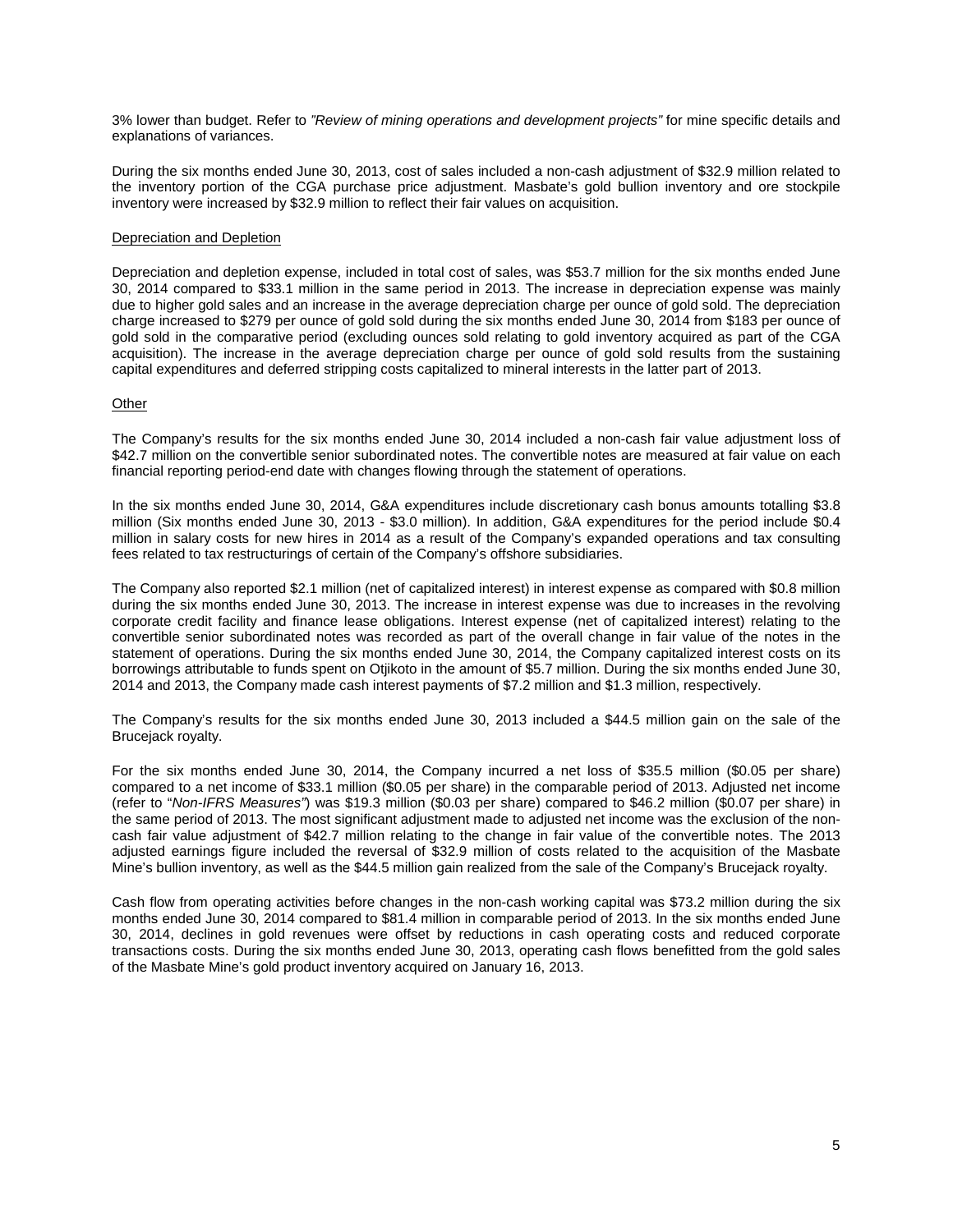# **REVIEW OF MINING OPERATIONS AND DEVELOPMENT PROJECTS**

#### *Masbate Mine – Philippines*

|                                                     | Three months ended<br>June 30<br>(unaudited) |           |           | <b>Six months ended</b><br>June 30<br>(unaudited) |  |
|-----------------------------------------------------|----------------------------------------------|-----------|-----------|---------------------------------------------------|--|
|                                                     | 2014                                         | 2013      | 2014      | 2013                                              |  |
| Gold revenue (\$ in thousands)                      | 48,221                                       | 63,063    | 108,928   | 149,604                                           |  |
| Gold sold (ounces)                                  | 37,600                                       | 42,762    | 84,400    | 95,644                                            |  |
| Average realized gold price (\$/ounce)              | 1,282                                        | 1,475     | 1,291     | 1,564                                             |  |
| Tonnes of ore milled                                | 1,222,014                                    | 1,205,971 | 2,820,104 | 2,469,773                                         |  |
| Grade (grams/tonne)                                 | 1.14                                         | 1.17      | 1.07      | 1.12                                              |  |
| Recovery (%)                                        | 82.6                                         | 85.0      | 81.6      | 84.0                                              |  |
| Gold production (ounces)                            | 36,901                                       | 38,323    | 79,477    | 74,790                                            |  |
| Cash operating costs <sup>(1)</sup> (\$/ounce gold) | 844                                          | 809       | 779       | 827                                               |  |
| Total cash costs <sup>(1)</sup> (\$/ounce gold)     | 896                                          | 861       | 830       | 875                                               |  |
| Capital expenditures (\$ in thousands)              | 16,404                                       | 6,617     | 25,935    | 10,813                                            |  |
| Exploration (\$ in thousands)                       | 776                                          | 2,419     | 2,435     | 4,454                                             |  |

*(1) A cautionary note regarding non-IFRS measures is included in the section titled "Non-IFRS Measures."* 

At the Masbate Mine in the Philippines, second quarter production was 36,901 ounces of gold, 2,920 ounces below budget, and approximately 4% lower than in the same quarter last year. As expected, gold production was affected in the quarter as the SAG mill was shut down during change-out from May 29th to June 28th, reducing mill throughput by approximately 57% (more than originally expected) during this period. The new SAG mill is now operating effectively after a short period of commissioning. The project was completed on time with no safety incidents.

Overall less ore was processed than planned during the second quarter (1,222,014 tonnes vs 1,347,000 tonnes). The primary cause was lower than anticipated throughput in June when the capacity of the ball mills to process mill feed while the SAG mill was being replaced was lower than expected. Process grade was lower (1.14 g/t vs 1.19 g/t) but recovery was 2.32% better than anticipated (82.58% vs 80.26%).

Mining costs benefitted from a lower strip ratio than budgeted (1.06 vs budgeted strip ratio of 1.94). However, due to a lack of process capacity through the ball mills while the SAG mill was being replaced and movement of more ore than scheduled in the second quarter (2,518,434 tonnes compared to budget of 2,169,349 tonnes), this resulted in a stock-pile increase rather than an increase in ounces produced. Mining costs were negatively impacted by fuel price volatility with costs increasing by 6% compared to budget during the quarter. Overall, however, total mining costs incurred were relatively consistent with budget. On a per ounce basis, cash operating costs for the second quarter of 2014 were \$844 per ounce, \$35 per ounce higher than the prior year quarter, and approximately 3% higher than budget. Costs per ounce increases were primarily driven by the decreases in overall mill throughput and ounces produced, with variances against budget in grade and recoveries effectively offsetting each other.

Year-to-date gold production was 79,477 ounces compared to budget of 91,713 ounces, and to 81,877 ounces in the first half of 2013 (including 7,087 non-attributable ounces for the pre-acquisition period from January 1, 2013 to January 15, 2013). Gold production was lower than budget, due to a number of factors. At the end of 2013, mine development at the Colorado Pit had advanced more slowly than planned. As a result, mill feed in the first quarter of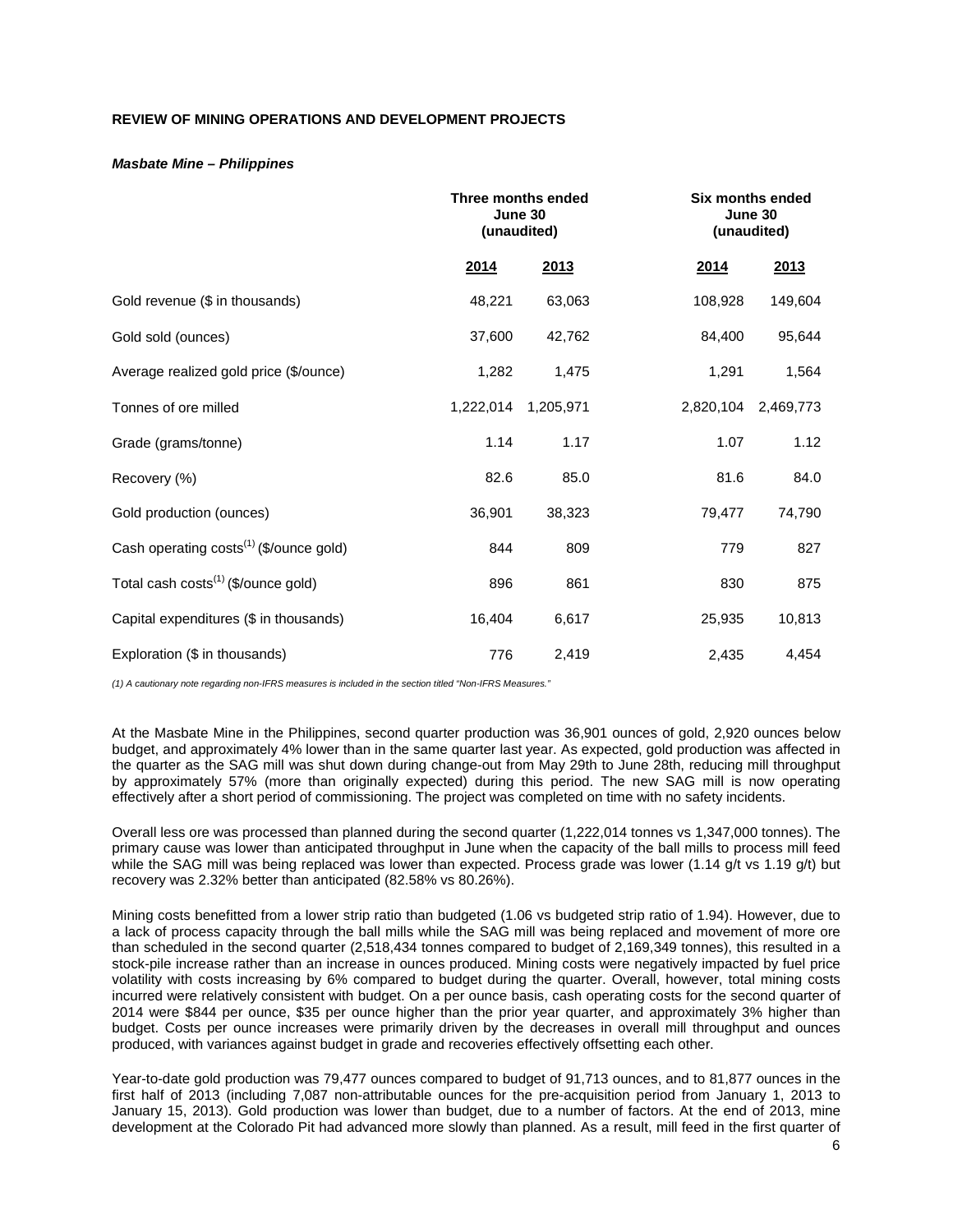2014 contained transitional and primary ore from the HMBE and Main Vein Pits not anticipated in the budget, which have a lower predicted recovery than the oxide ore from the Colorado Pit. Commencing in the second quarter of 2014, Colorado Pit development has been accelerated so that the volumes of high grade oxide ore from Colorado which had been scheduled to be processed will be mined and processed by year end. As noted above, throughput in the second quarter was lower than budget due to lower ball mill feed in June when the SAG mill was being replaced resulting in lower than budgeted production. Overall, production guidance for the year remains unchanged. On a per ounce basis, cash operating costs for the six months ended June 30, 2014 were \$779 per ounce, a reduction of \$48 per ounce over the prior year and \$3 under budget. Cost improvements for the six month period were driven by lower than budgeted mining of waste and positive stockpile variance in the first quarter, offset by higher operating costs in the second quarter driven by the production shortfalls discussed above. Overall mining costs for the year-to-date period remain on budget.

The Masbate Mine is projected to produce approximately 190,000 to 200,000 ounces of gold in 2014, at an operating cash cost of approximately \$765 to \$800 per ounce. The Company expects that based on current forecasts, the Masbate Mine will meet the lower end of the production guidance range.

In the second quarter of 2013, gold production at the Masbate Mine was 38,323 ounces and in the first half of 2013, gold production was 74,790 ounces, which was less than budget due to a temporary suspension of mining operating in June 2013 to replace a process pipeline.

Capital expenditures during the three and six months ended June 30, 2014 totalled \$16.4 million and \$25.9 million, respectively, consisting mainly of the SAG mill change out (\$11 million including purchase, installation and upgrades), a tailings dam expansion (\$5 million), the construction of a water treatment plant and additions to mining equipment.

Transition from contract mining to self-mining is currently proceeding smoothly at Masbate with mining equipment being transferred at the end of the second quarter. Remaining changes include employee movements in the third quarter and transfer of maintenance functions at year-end.

Last year, the Company began a metallurgical sampling and analysis program in order to assess the potential for a mill expansion at the Masbate Mine. That preliminary work continues, with conclusions expected in the fourth quarter of 2014. A proposed mill expansion would allow the Company to take advantage of opportunities to process additional ore, allow for the full utilization of the new SAG mill and optimize process plant gold recoveries.

As previously reported, in June 2014, Kublai Khan Security Services (KKSS) – a security contractor of the Masbate Gold Project (MGP) – informed B2Gold of a shooting incident involving two KKSS personnel at Aroroy, Masbate. On the evening of June 19, 2014, a security supervisor in the process of undertaking his routine duties entered into an altercation with another security employee resulting in the fatal shooting of the supervisor.

After KKSS' initial investigation, a suspect was turned over to the custody of the Aroroy Police. A full investigation is being conducted into the matter. KKSS has advised B2Gold that additional information and updates will be provided as they become available.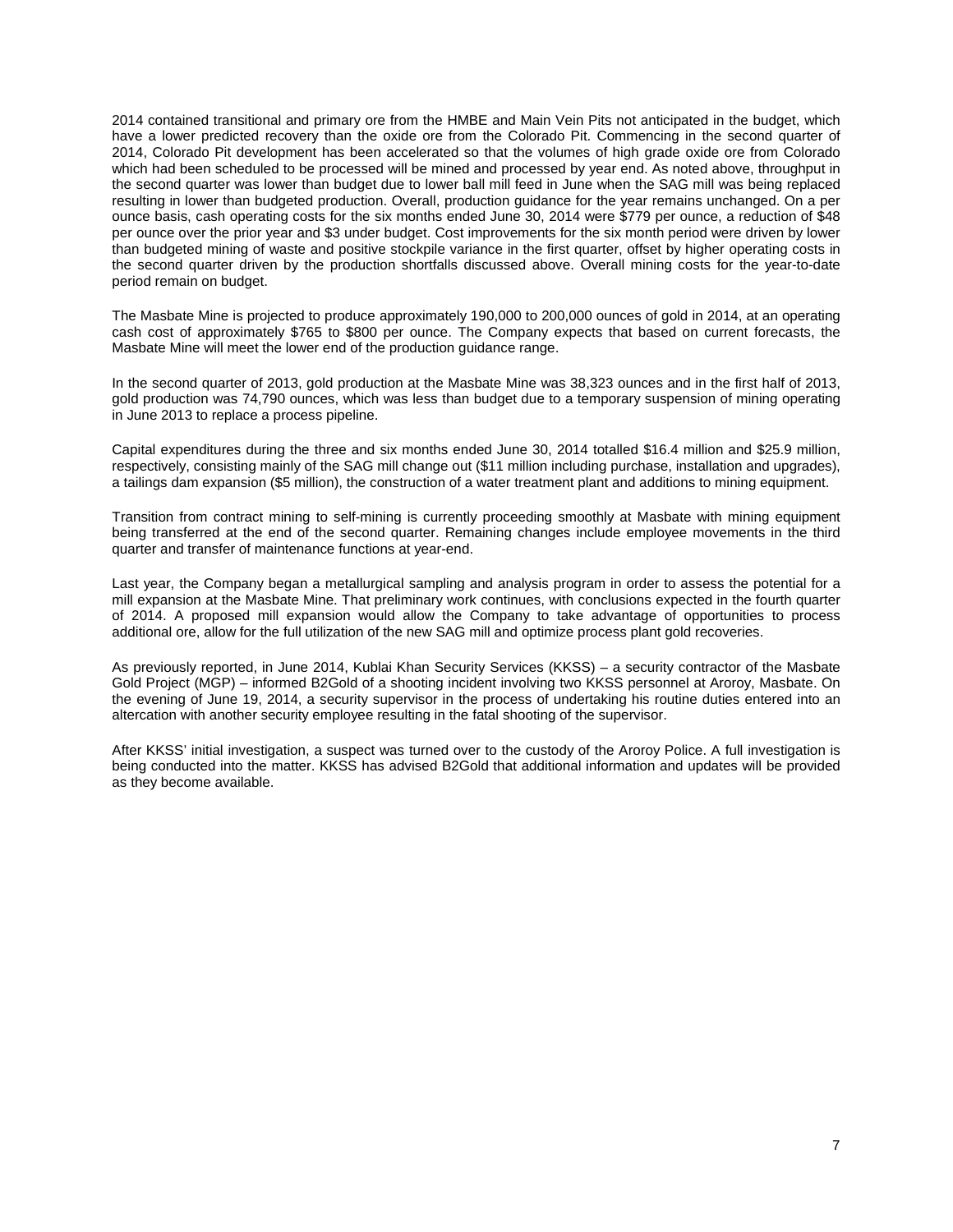#### *Libertad Mine - Nicaragua*

|                                                                 | Three months ended<br>June 30<br>(unaudited) |         |           | Six months ended<br>June 30<br>(unaudited) |  |  |
|-----------------------------------------------------------------|----------------------------------------------|---------|-----------|--------------------------------------------|--|--|
|                                                                 | 2014                                         | 2013    | 2014      | 2013                                       |  |  |
| Gold revenue (\$ in thousands)                                  | 52,602                                       | 39,589  | 102,599   | 82,996                                     |  |  |
| Gold sold (ounces)                                              | 40,730                                       | 28,777  | 78,925    | 55,537                                     |  |  |
| Average realized gold price (\$/ounce)                          | 1,291                                        | 1,376   | 1,300     | 1,494                                      |  |  |
| Tonnes of ore milled                                            | 549,270                                      | 479,866 | 1,095,584 | 967,783                                    |  |  |
| Grade (grams/tonne)                                             | 2.26                                         | 2.02    | 2.31      | 2.00                                       |  |  |
| Recovery (%)                                                    | 94.7                                         | 95.1    | 94.0      | 94.5                                       |  |  |
| Gold production (ounces)                                        | 37,681                                       | 29,582  | 76,277    | 58,706                                     |  |  |
| Cash operating costs <sup>(1)</sup> (\$/ounce gold)             | 553                                          | 659     | 547       | 624                                        |  |  |
| Total cash costs <sup>(1)</sup> (\$/ounce gold)                 | 580                                          | 688     | 574       | 655                                        |  |  |
| Capital expenditures (\$ in thousands)                          | 9,546                                        | 7,147   | 15,937    | 12,105                                     |  |  |
| Capital expenditures (\$ in thousands) - Jabali<br>development  | 998                                          | 4,611   | 2,382     | 8,127                                      |  |  |
| Exploration (\$ in thousands) - including Jabali<br>exploration | 1,108                                        | 1,735   | 2,274     | 2,720                                      |  |  |

*(1) A cautionary note regarding non-IFRS measures is included in the section titled "Non-IFRS Measures."* 

La Libertad Mine continues its strong operational performance. Gold production was 37,681 ounces in the second quarter of 2014, exceeding budget by 2,026 ounces, and approximately 27% higher than in the same quarter last year. Higher grade than budgeted (2.26 g/t processed versus 2.13 g/t budget) from the Mojon, Crimea and Jabali pit sources contributed to the surplus production, as well as higher gold recoveries (94.7% recovery versus 94.0% budget), as a result of the addition of lead nitrate and higher residence time in the leach tanks.

For the first half of the year, La Libertad Mine produced 76,277 ounces, exceeding budget by 4,456 ounces, and approximately 30% higher than in the same period in 2013.

Cash operating costs were \$553 per ounce for the second quarter of 2014, approximately \$30 per ounce below budget and \$106 lower than the second quarter of 2013. Cash operating costs were \$547 per ounce for the first half of 2014, approximately \$36 per ounce below budget and \$77 lower than the second quarter of 2013. Cash operating costs for the La Libertad Mine were lower than budget due to higher gold production arising from better grades from the Mojon and Crimea pits, and higher gold recoveries.

Total capital expenditures during the three and six months ended June 30, 2014 totalled \$9.5 million and \$15.9 million, respectively, consisting mainly of deferred stripping costs at the Mojon pit and Jabali (\$8 million), equipment purchases (\$3 million) and the La Esperanza tailings dam construction costs (\$5.9 million). The tailings dam construction is complete.

La Libertad Mine is projected to produce approximately 143,000 to 150,000 ounces of gold in 2014 at a cash operating cost of approximately \$545 to \$565 per ounce.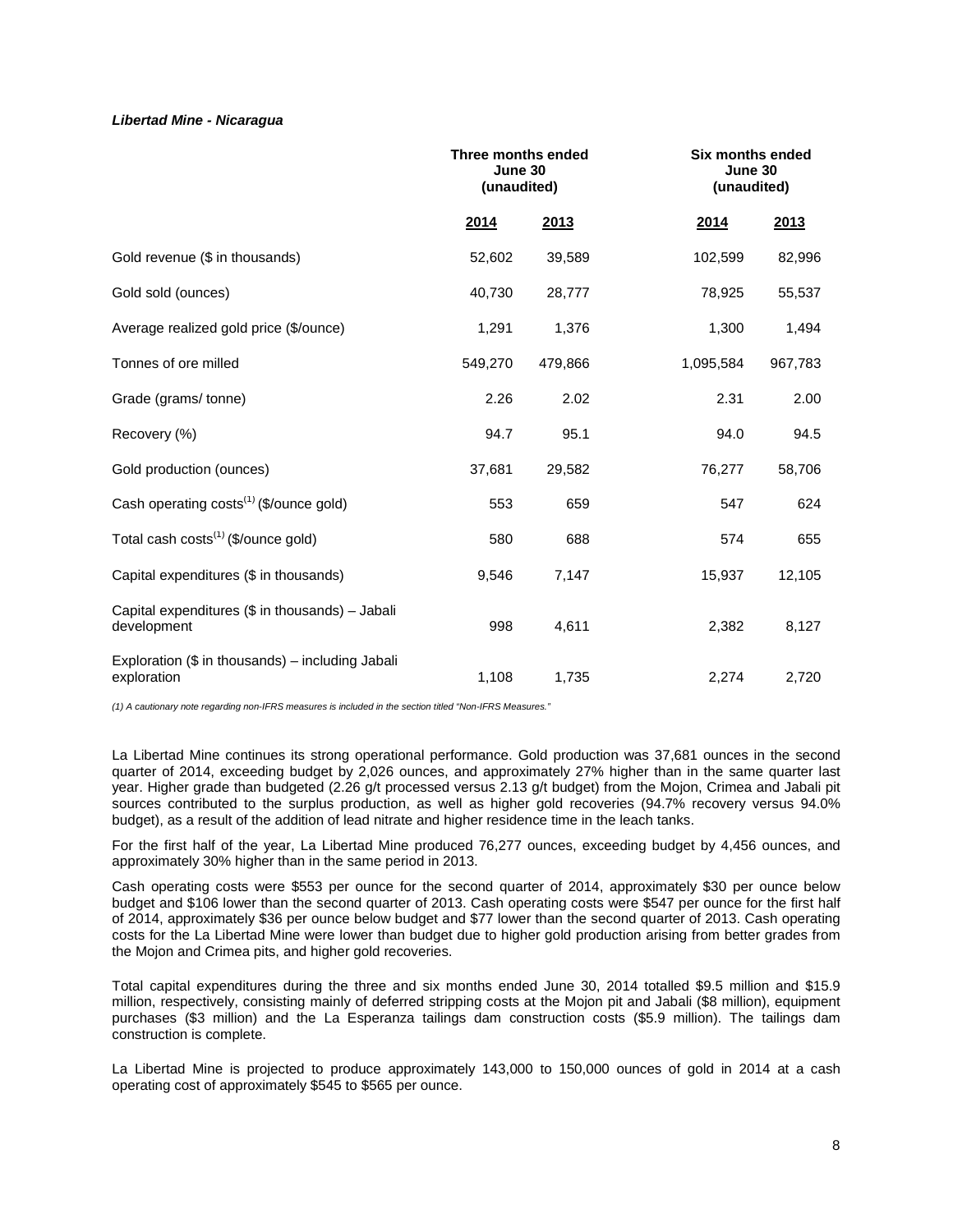#### *Limon Mine – Nicaragua*

|                                                | Three months ended<br>June 30<br>(unaudited)<br>2014 | <u> 2013 </u> | 2014    | Six months ended<br>June 30<br>(unaudited)<br><u> 2013 </u> |  |  |
|------------------------------------------------|------------------------------------------------------|---------------|---------|-------------------------------------------------------------|--|--|
| Gold revenue (\$ in thousands)                 | 19,435                                               | 19,983        | 37,751  | 44,888                                                      |  |  |
| Gold sold (ounces)                             | 15,000                                               | 14,700        | 29,000  | 30,100                                                      |  |  |
| Average realized gold price (\$/ounce)         | 1,296                                                | 1,359         | 1,302   | 1,491                                                       |  |  |
| Tonnes of ore milled                           | 121,119                                              | 105,589       | 237,131 | 213,619                                                     |  |  |
| Grade (grams/tonne)                            | 3.11                                                 | 4.57          | 3.77    | 4.50                                                        |  |  |
| Recovery (%)                                   | 91.41                                                | 91.4          | 91.17   | 91.4                                                        |  |  |
| Gold production (ounces)                       | 11,122                                               | 14,178        | 26,253  | 28,248                                                      |  |  |
| Cash operating costs <sup>(1)</sup> (\$/ounce) | 872                                                  | 675           | 729     | 675                                                         |  |  |
| Total cash costs <sup>(1)</sup> (\$/ounce)     | 966                                                  | 762           | 812     | 769                                                         |  |  |
| Capital expenditures (\$ in thousands)         | 5,346                                                | 3,941         | 10,186  | 7,986                                                       |  |  |
| Exploration (\$ in thousands)                  | 1,161                                                | 1,577         | 2,140   | 2,407                                                       |  |  |

*(1) A cautionary note regarding non-IFRS measures is included in the section titled "Non-IFRS Measures."*

The Limon open pit and underground mine produced 11,122 ounces of gold in the 2014 second quarter, 3,670 ounces below budget, and approximately 22% lower than in the same quarter last year. Gold production in the quarter was affected by underground mine development at Santa Pancha 1 advancing more slowly than planned, due to delays in the installation of a water pump well (designed to remove excess underground water). The delays were a result of several factors including the fatalities discussed below, related delays in receiving updated approvals for the pump installation and subsequent delays in the physical installation of the pump well. As a result of these delays, access to higher grade zones at Santa Pancha 1 was affected. Mill feed (which had been budgeted to be 52% high grade material from Santa Pancha 1) was achieved in the quarter but, with ore coming from lower grade zones and surface sources. This resulted in an overall decrease in ounces produced. Recoveries were slightly lower than budget at 91.4% (Budget 92.5%). Most of the activities to complete the dewatering of Santa Pancha 1 will be completed during the third quarter of 2014. In addition, Santa Pancha 2 development and dewatering has been accelerated to add alternative high grade sources. Gold grades at Santa Pancha 2 are expected to be in the 5 grams per tonne range. Consequently for the year, the Limon Mine guidance remains unchanged and is projected to produce approximately 62,000 to 70,000 ounces of gold in 2014 at a cash operating cost of approximately \$650 to \$675 per ounce. The Company expects that based on current forecasts, the Limon Mine will meet the lower end of its production guidance.

Cash operating costs were \$872 per ounce for the second quarter of 2014, approximately \$122 per ounce above budget and \$197 higher than the second quarter of 2013. Cost control measures are being achieved at the Limon Mine. However, the reduction in production for the quarter led to the overall increases in operating costs per ounce noted.

For the first half of 2014, the Limon Mine produced 26,253 ounces of gold compared to 28,248 ounces in the first six months of 2013, and to budget of 30,499 ounces. In the first quarter of 2014, Limon production was only marginally behind budget; the shortfall in production against budget of 4,246 ounces for the six months ended June 30, 2014 is mainly driven by the factors impacting production in the second quarter as documented above.

Cash operating costs were \$729 per ounce for the first half of 2014, approximately \$22 per ounce above budget and \$54 higher than the second quarter of 2013. Cash operating costs for the Limon Mine reflect lower than budgeted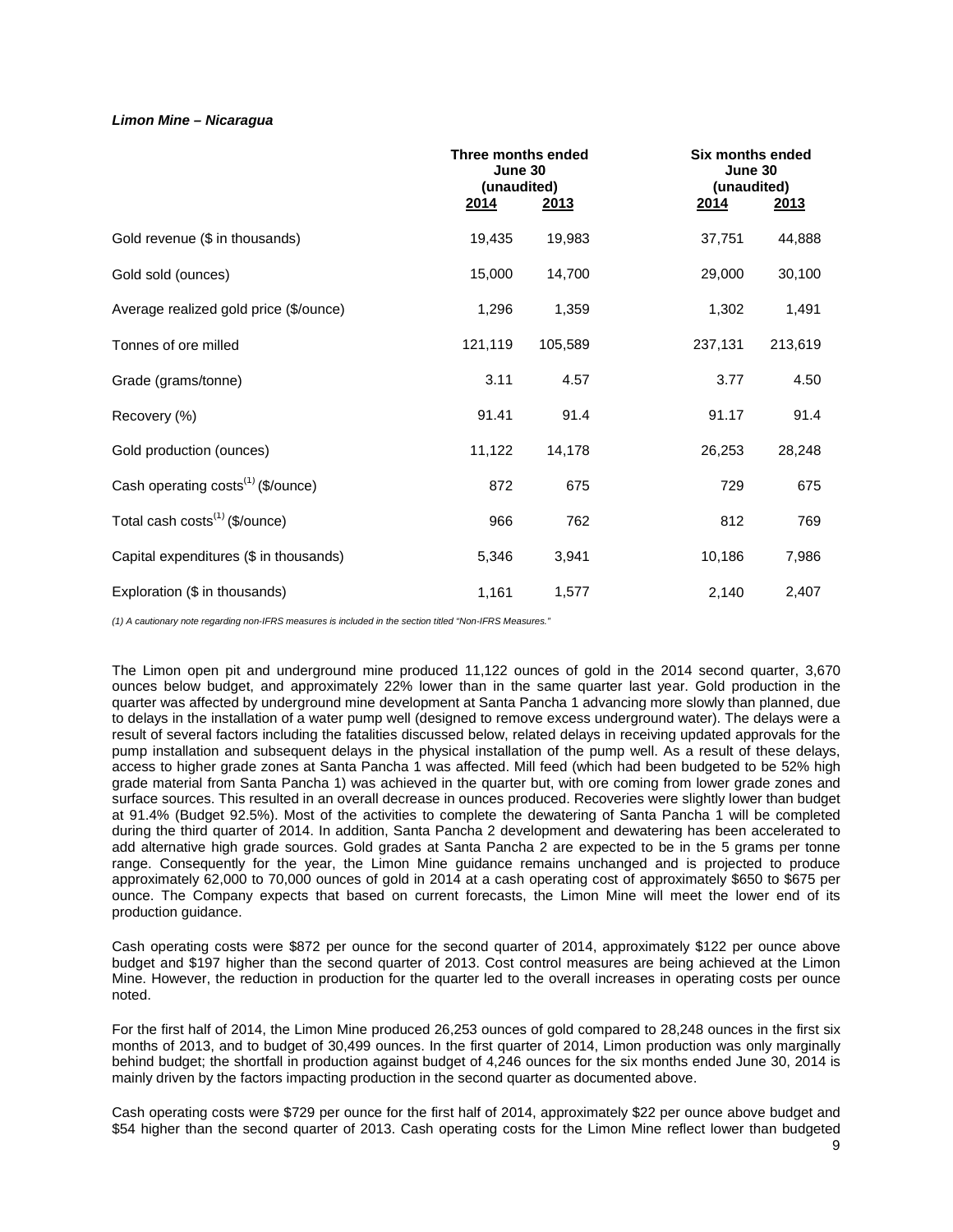gold production, which will be addressed in the second half of the year, as access to the planned Santa Pancha 1 higher grade ore body is restored.

Total capital expenditures during the three and six months ended June 30, 2014 totalled \$5.3 million and \$10.2 million, respectively, consisting mainly of development costs for Santa Pancha (\$2.5 million), deferred stripping costs (\$2.5 million) and equipment purchases including underground production equipment and pumps (\$5 million).

As previously reported in Nicaragua, B2Gold regrets to report that two fatalities occurred at the El Limon mine, in two unrelated events during the quarter. On March 24, 2014, a welding contractor was fatally injured while working underground. On March 25, 2014, a work party of four was exposed to high temperature water and vapour when a pipe ruptured while testing a water pumping station. The work party supervisor succumbed to the effects of the exposure two days later. The Company has thoroughly reviewed these accidents and immediately implemented corrective measures. B2Gold remains completely committed to maintaining a safe environment for its workers to live and operate in and expresses its sincere condolences to family, friends and co-workers of these employees.

B2Gold has continuously improved its safety programs in Nicaragua and has demonstrated improved safety performance, reducing accident frequency from 4 in 2012, to 1.8 in 2013 at the Limon Mine. Safety Programs were reviewed in 2013, and plans made to align Safety Management to the standards of a New Corporate Management System which is a 2014 initiative. With the fatalities in mind we have immediately modified our training programs to focus on preventive practices in our daily operations.

#### *Otjikoto Project - Namibia*

The Otjikoto gold project is located 300 kilometres north of Namibia's capital city of Windhoek between the towns of Otjiwarongo and Otavi. The project benefits significantly from Namibia's well established infrastructure with paved highways, a railway, power grids, and process water all close by. Located in the western part of southern Africa, Namibia is one of the continent's most politically and socially stable jurisdictions.

Construction at the Otjikoto Project remains on time and on budget, and is scheduled for completion in the fourth quarter of 2014. At that time pre-commercial production is expected to begin. The Company expects to ramp up to full production in early 2015.

The mill and mining offices have been completed by a local Otavi contractor, and construction of all the other administration buildings is 100% complete. Mill construction activities continue in progress – the majority of concrete has been poured in this area and all Leach and Carbon in Pulp tanks have been erected. The diesel and water reservoir tanks have been erected. Construction of the Primary Crusher is complete. The shells of both the SAG and ball mills have been assembled in the milling area. Erection of the pre-leach thickener and the tailings thickener are in progress. The painting of all tanks is ongoing and project to date, a total of 18,500 cubic metres of concrete has been poured.

The tailings facility is materially complete, including 1.5 million cubic meters of earth movement, and the placement of an impermeable liner to protect the environment. The project team is busy with the final quality checking for approval by the engineering team and the project has captured water to use during start-up of the mill.

A construction camp about two kilometres northeast of the mine is operational and able to accommodate construction workers at the Otjikoto site – although a large percentage of the workforce comes from Otavi and Otjiwarongo and are bussed to the site on a daily basis. At present, it houses 300 construction workers.

Surface mine development has progressed well. Project-to-date production stands at 8.4 million tonnes of ore and waste, mined against a budget of 8.6 million tonnes. Ore mining commenced in June 2014 and activities are focused on building the ore stockpiles in preparation for planned commissioning.

Pre-production expenditures for the six months ended June 30, 2014 totaled approximately \$103.7 million (on a cash basis), including mobile equipment purchases of \$7.0 million, power plant costs of \$3.1 million and prestripping costs of \$4.6 million. Total construction and development costs remain in line with the Otjikoto feasibility study released in February 2013, including pre-development costs of \$244 million and deferred stripping estimates of \$33 million. The Otjikoto feasibility study also assumed that a further \$60 million in mobile mining fleet and power plant costs would be lease financed. Leasing arrangements finalized in the fourth quarter of 2013 will finance \$36 million of mobile mining fleet costs, based on current foreign exchange rates. The balance of the fleet and power plant costs has been funded from the Company's existing cash flows and credit facilities.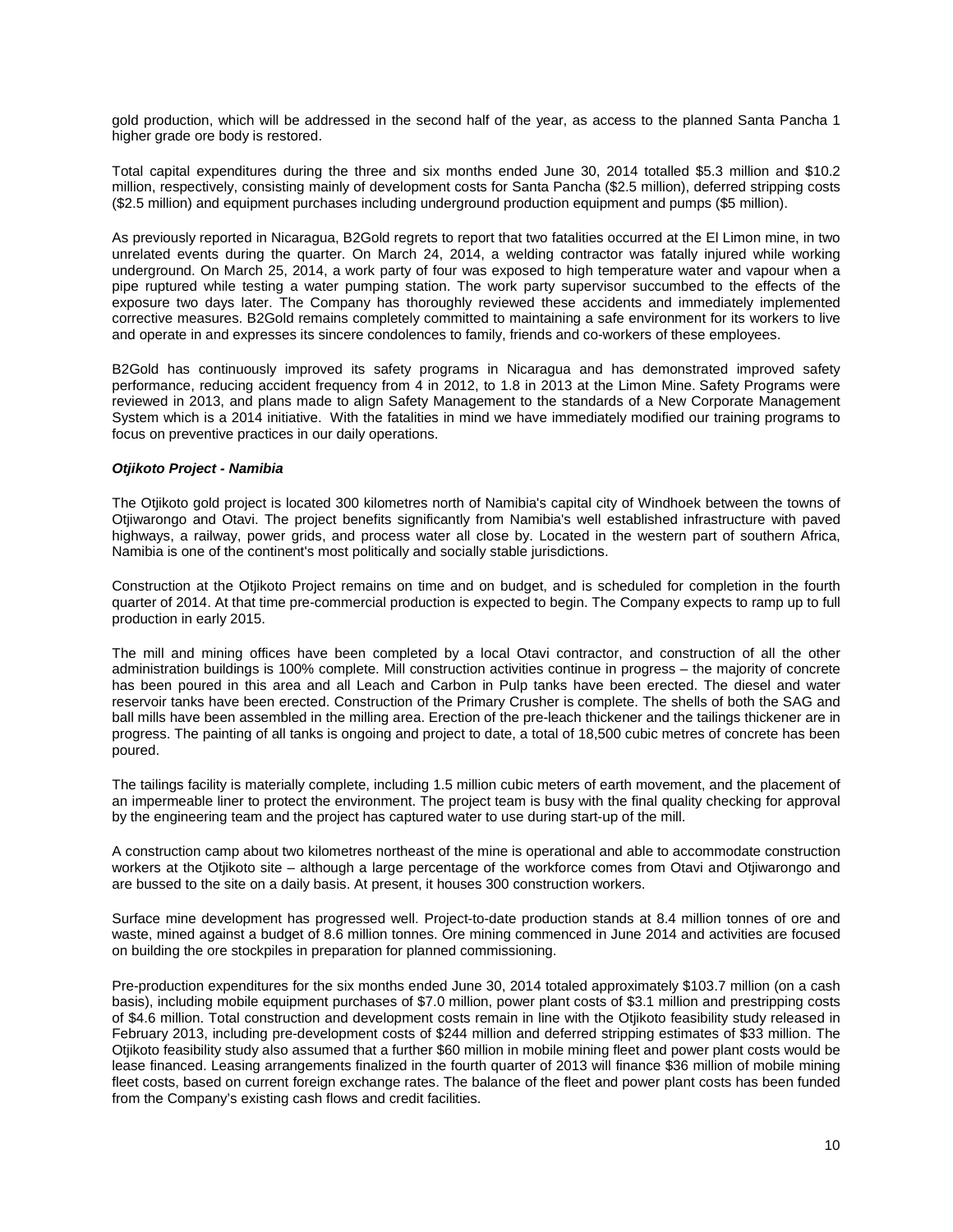The current mine plan is based on probable mineral reserves of 29.4 million tonnes at a grade of 1.42 g/t containing 1.341 million ounces of gold at a stripping ratio of 5.59:1 to be mined over an initial 12 year period. The current average annual production for the first five years is estimated to be approximately 141,000 ounces of gold per year at an average cash operating cost of \$524 per ounce and for the life of mine approximately 112,000 ounces of gold per year at an average cash operating cost of \$689 per ounce. However, based on the positive drill results from the Wolfshag zone to date, on January 21, 2014 the Company announced plans to expand the Otjikoto Mine in 2015, increasing ore throughput from 2.5 million tonnes per year to 3 million tonnes. The increased throughput will be achieved by installing a pebble crusher, additional leach tanks and mining equipment at a total cost of approximately \$15 million. Once the expansion is completed at the end of 2015, the Company expects that the annual gold production from the main Otjikoto pit would increase to approximately 170,000 ounces per year. The Company will rerun mine plans to include the higher grade Wolfshag zone. This is expected to be completed in early 2015.

The 2014 Otjikoto exploration program is budgeted at \$8 million. The exploration drilling program will focus primarily on infill drilling on the northern portion of the Wolfshag zone and will further test the extension of the Wolfshag zone to the south. The Company anticipates being in a position to upgrade a portion of the inferred mineral resource classification to the indicated category by the end of 2014. The 2014 program will also include metallurgical and geotechnical test work for the Wolfshag zone.

On March 20, 2013, B2Gold Namibia (Proprietary) Limited ("B2Gold Namibia"), a subsidiary of the Company, acquired from two Namibian banks all of the issued and outstanding Class A and Class B preference shares (the "Preference Shares") in the capital of EVI Gold (Proprietary) Limited ("EVI") for total consideration of approximately 59.3 million Namibian dollars. B2Gold Namibia was then owned indirectly 92% by B2Gold and 8% by EVI, a Namibian black empowerment company. On February 24, 2014, EVI purchased the Preference Shares from B2Gold Namibia for 59.3 million Namibian dollars.

# *Gramalote Project - Colombia*

On March 12, 2014, the Company announced positive results from the PEA for the Gramalote gold project in Colombia. The "*NI 43-101 Preliminary Economic Assessment, Gramalote Project, Northwest Colombia*" was published on March 31, 2014. The Gramalote property is a joint venture in which B2Gold holds a 49% interest and AngloGold Ashanti a 51% interest. Gramalote is located 230 kilometres northwest of Bogota and 80 kilometres northeast of Medellin in central Colombia.

A trade-off study was completed to determine the optimum throughput rate for the Gramalote Project. Throughput rates between 10 million and 24 million tonnes per year were evaluated at gold prices of \$1,100 per ounce, \$1,300 per ounce and \$1,500 per ounce utilizing Inferred Mineral Resources. The results of this study indicate that 16 million tonnes per year provides the best project economics and allows for the use of conventional dual pinion drive grinding mills.

AngloGold Ashanti also completed a new JORC and National Instrument 43-101 compliant mineral resource estimate for Gramalote Central Zone, Monjas West and Trinidad. Total measured and indicated mineral resources at Gramalote Central and Monjas West at a 0.15 gram g/t gold cut-off, within a \$1,600 per ounce gold optimized Whittle pit consists of 132.7 million tonnes grading 0.63 g/t gold for a total of 2.69 million troy ounces of gold. The Gramalote Central, Monjas West and Trinidad inferred mineral resource is 239.7 million tonnes grading 0.44 g/t gold for a total of 3.36 million troy ounces of gold using similar parameters as the measured and indicated mineral resource.

The PEA is preliminary in nature and includes inferred mineral resources that are considered too speculative geologically to have the economic considerations applied to them that would enable them to be categorized as mineral reserves, and there is no certainty that the PEA based on these mineral resources will be realized. Mineral resources that are not mineral reserves do not have demonstrated economic viability.

At current gold price levels, the Gramalote Project economics are positive but at this time do not move the project to the top of the Company's priority list for continued development towards a final feasibility study. The joint venture partners have agreed on a work program for 2014 that advances the environmental impact study so it can be formally submitted to the Colombian regulators during 2014 which is key to advancing the permitting process. Focus will also be given on addressing other project risk issues such as infill drilling of inferred mineral resources, social programs, environmental monitoring and government relations. Gramalote owns two diamond drills and will utilize those two machines to target 8,000 to 10,000 meters of infill drilling in 2014. The approved budget for 2014 (100% basis) is \$27.8 million. Both joint venture partners continue to fund their share of the project costs.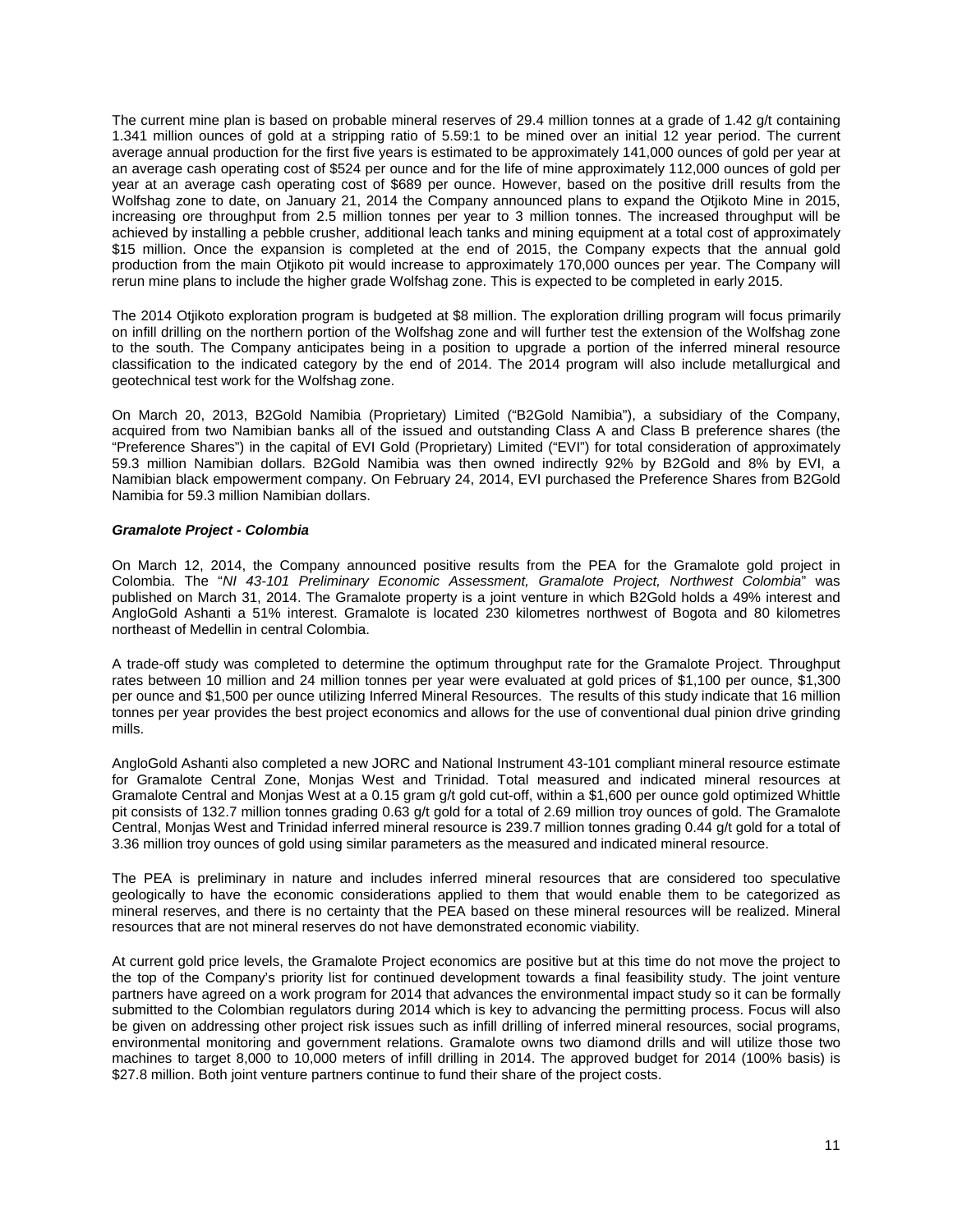#### *Kiaka Project – Burkina Faso*

The Company owns an effective 81% interest in the Kiaka Project following its acquisition of Volta in December 2013. The property is located in south central Burkina Faso in the regional province of Boulgou and Zoundweogo, approximately 140 kilometres southeast of the capital Ouagadougou. The current exploration licence (the "Kiaka Licence") for the Kiaka Project covers an area of approximately 184 square kilometres and is 100% owned by the Company (indirectly through its subsidiary Kiaka Gold SARL), subject to 10% carried interest held by GAMS – Mining F&I Ltd. ("GAMS"), a Cypriot company with local Burkinabe affiliates. This carried interest entitles GAMS, following the completion of a definitive feasibility study, to participate pro-rata in the development and construction of a mine. Pursuant to applicable mining law, when the project advances to the development and production stage, an operating company will be formed with each of Kiaka Gold SARL and GAMS contributing 9% and 1%, respectively, to the Burkinabe government's 10% carried interest.

A permitting study to advance the Kiaka Project to an exploitation licence was completed and submitted to the Ministry of Mines and Energy in Burkina Faso on March 13, 2014. The permitting study is based on processing 6 million tonnes per annum of higher grade ore at the plant while the lower grade ore is stockpiled, and uses a smaller pit that resulted in an improved ore to waste ratio. The Company is progressing on public consultation and other requirements to have an exploitation permit approved by year end.

The measured and indicated resource estimate for the Kiaka Project is 153.26 million tonnes at a diluted grade of 0.99 g/t for 4.862 million ounces of gold and inferred resources of 33.74 million tonnes at 0.93 g/t for 1.006 million ounces of gold. The Kiaka mineral resource estimate is based on a cut-off grade of 0.4 g/t gold within mineralized wireframes, within a conceptual Whittle pit shell based on a gold price of \$1,400 per ounce, marginal operating costs of \$11.89 per tonne for processing and general and administrative expenses, \$1.58 per tonne for mining and assumes a process recovery of 89.8%.

The 2014 development budget for Kiaka and West Africa is \$8.7 million, mainly for completing the permitting study and advancing the Kiaka exploration licence to an exploitation licence, keeping the tenements in good standing and covering overhead and administration as well as initiating a feasibility level study for Kiaka based on lower throughput options (including additional metallurgical programs). The Company expects to complete the updated feasibility study in the first quarter of 2015.

In 2014, the \$3.6 million exploration program at Kiaka is focusing on drilling of the inferred resource to upgrade areas of inferred to indicated, completing a new geological interpretation of the deposit and continue to evaluating some of the regional targets within the claim area. The Company is currently working on its 2015 budget, to include new dedicated CSR programs and early Kiaka site development activities.

# *Bellavista Property – Costa Rica*

On June 21, 2013, the Company completed an option to purchase agreement with Alray Investments Inc. (the "Optionee"), a private company, pursuant to which the Company agreed to grant the Optionee an option to purchase a 100% interest in the Company's Bellavista Project located in Miramar, Costa Rica. The Optionee has the right to exercise the option at any time prior to October 22, 2014. On the exercise of the option, the transaction will be structured as an acquisition by the Optionee of 100% of the issued and outstanding shares of Central Sun Mining Enterprises Ltd. ("CSME"), which indirectly holds the 100% interest in the Bellavista Project. During the term of the option, the Optionee will be entitled to undertake project assessment work, including diamond drilling, metallurgical testing and other exploration programs. In order to exercise the option, the Optionee is required to pay to the Company an administration fee, grant the Company a 2% net smelter return ("NSR") on the sale of minerals produced from the Bellavista Project and pay certain amounts in respect of equipment that is owned by CSME and its subsidiaries at the time that the option is exercised.

Two drilling stages have been completed by the Optionee, consisting of 16 diamond drill holes totalling 1,128 metres. Samples were sent to Canada for assay and metallurgical testing. Based on positive results of these initial programs, additional drilling and field investigations consisting of accessing and enlarging existing underground workings are being conducted.

The Company's care and maintenance costs for Bellavista are approximately \$0.7 million per year.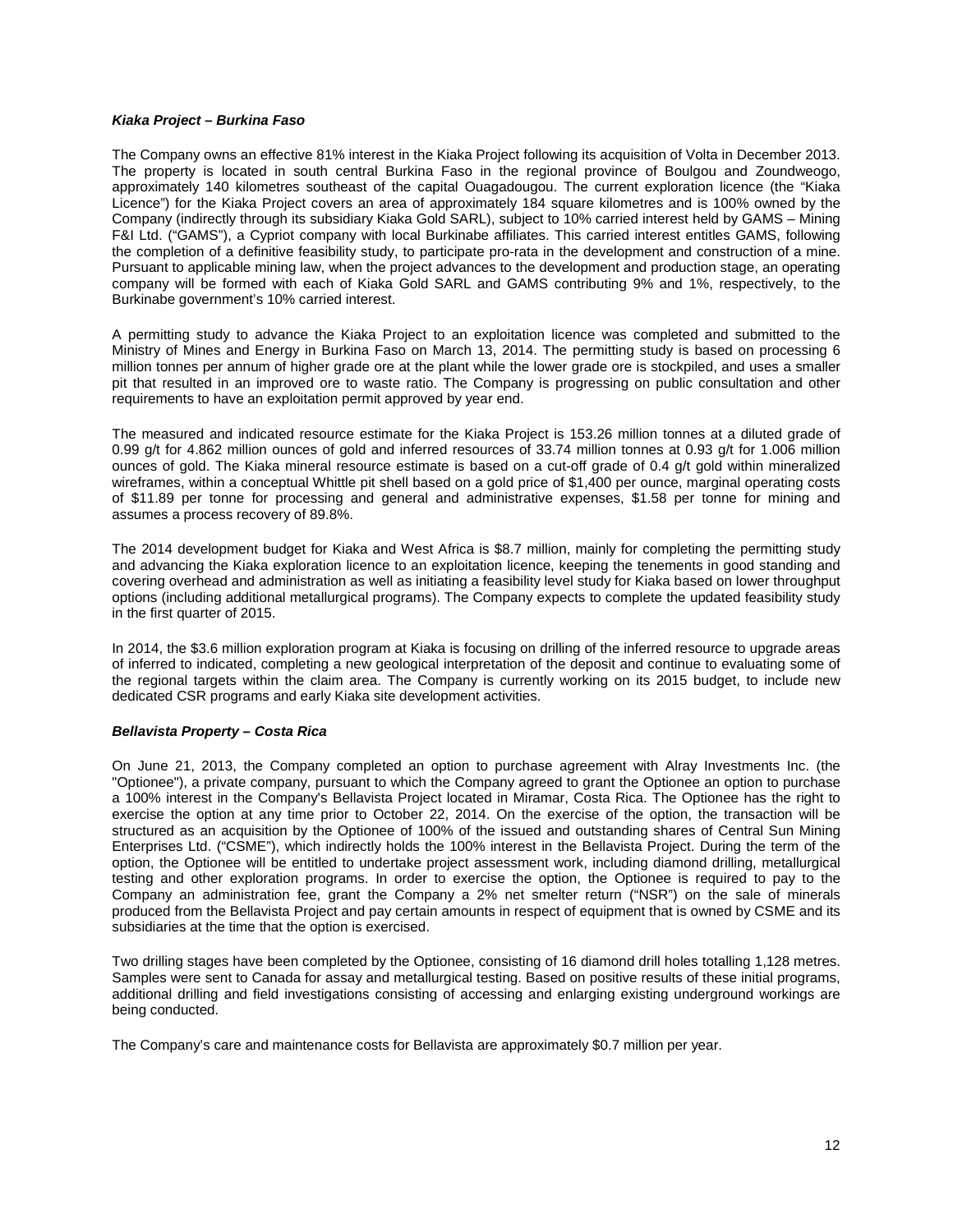# **LIQUIDITY AND CAPITAL RESOURCES**

At June 30, 2014 the Company had cash and cash equivalents of \$134.8 million compared to cash and cash equivalents of \$252.7 million at December 31, 2013. Working capital at June 30, 2014 was \$195.9 million compared to working capital of \$275.7 million at December 31, 2013. The decrease in cash and cash equivalents is as expected and was due primarily to the Company's investment activities, most significantly Otjikoto Mine construction and mobile equipment expenditures of \$103.7 million in the period.

During the six months ended June 30, 2014, the Company entered into an amending agreement pursuant to which the facility amount of the Senior Credit Facility was increased by \$50 million to a total amount of \$200 million, subject to updating security documents to reflect the increased amount of the facility. As at June 30, 2014, the Company had utilized \$75 million of the facility, leaving \$125 million available. The Company also has a \$35.7 million Otjikoto equipment loan facility available, based on current foreign exchange rates, of which \$30.5 million had been drawn down by quarter-end. The Company is required to maintain a deposit in a debt service reserve account ("DSRA") on the Otjikoto equipment loan equal at all times to the total of the principal, interest and other payments that become payable over the next six month period. As at June 30, 2014, the balance in the DSRA increased to \$3.6 million as a result of the additional amounts drawn during the first half of 2014. The Company expects that it will be able to complete its planned 2014 capital and exploration expenditures by using its strong mine operating cashflows, existing cash position and its available credit facilities.

Cash provided by operating activities before changes in non-cash working capital for the three and six months ended June 30, 2014 totaled \$29.9 million and \$73.2 million, respectively, reflecting the continued profitability of the Company's operations. Declines in gold revenues and higher current income taxes (as result of higher taxable income, mostly relating to the Company's Libertad operations) were partially offset by reductions in cash operating costs and reduced corporate transactions costs. Cash provided by operating activities for the three and six months ended June 30, 2014 were \$24.2 million and \$41.9 million, respectively. In the first quarter of 2013, operating cash flows benefitted from the gold sales of approximately \$33 million for the Masbate Mine's gold product inventory acquired on January 16, 2013. Excluding these, cashflows for operating activities for the six months ended June 30, 2014 and 2013 were at similar levels and reflect the continued strong performance of the Company's operating mines.

For the three and six months ended June 30, 2014, resource property expenditures totaled \$87.9 million and \$177.3 million, respectively.

Construction at the Otjikoto Project remains on time and on budget, and is scheduled for completion in the fourth quarter of 2014 when pre-commercial production is expected to begin. The Company expects to ramp up to full production in early 2015. Total pre-development costs remain in line with the Company's original feasibility study estimates, including pre-development cost estimates of \$244 million, deferred stripping of \$33 million, and mobile mining fleet and power plant costs of \$60 million. The Company estimates that it has approximately \$42 million (on a cash basis) of initial Otjikoto Mine development expenditures remaining to be incurred in the second half of 2014.

For 2014, the Company has budgeted capital expenditures at the Masbate Mine of approximately \$37 million, \$36.3 million at the Libertad Mine and \$19.7 million at the Limon Mine. The 2014 development budget for the Kiaka Project is \$8.7 million.

The Company's total 2014 exploration budget is approximately \$32 million that will fund approximately 94,000 metres of drilling mainly on brownfield projects. During the three and six months ended June 30, 2014, a total of \$8.3 million and \$16.5 million, respectively, was incurred in exploration costs.

As at June 30, 2014, the Company had the following commitments, in addition to those disclosed elsewhere in the MD&A:

- In connection with the proposed acquisition of Papillon described in Note 4, a reimbursement fee of \$5.7 million is payable by the Company to Papillon if the Scheme is not successful due to specified events. The Company anticipates that its investment advisor fee will total approximately \$10 million in the event the acquisition is successful.
- Purchase of \$9.0 million of parts and equipment for the construction of the Otjikoto project mill and power plant in Namibia during the second half of 2014.
- Payments of \$2.8 million for Otjikoto project mobile equipment to be incurred in the first quarter of 2015.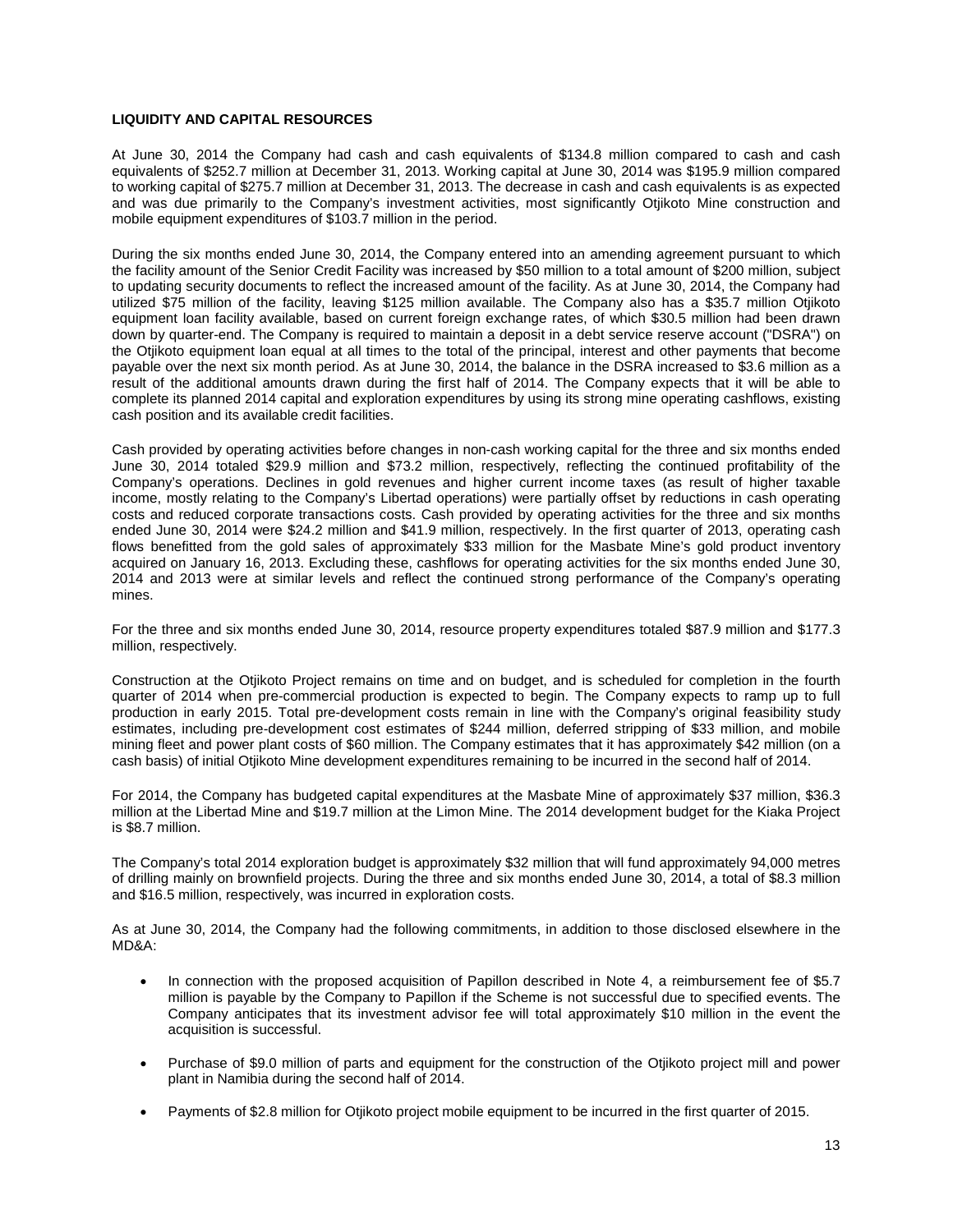• Land payments of \$8.7 million (the Company's 49% share) with respect to the acquisition of land at the Gramalote project in Colombia. It is expected that \$2.3 million will be paid in 2014, \$6.1 million in 2015 and the remaining \$0.3 million in 2016.

#### Derivative financial instruments

The Company has entered into foreign currency contracts to manage its foreign currency exposure of forecast expenditures denominated in Namibian dollars relating to the development of its Otjikoto Project. As the Namibian dollar is pegged to the South African rand, the Company enters into foreign currency contracts between the South African rand and the United States dollar due to their greater liquidity.

As at June 30, 2014 forward currency contracts totalling \$3.0 million at an average rate of 9.79 rand were outstanding with maturity dates ranging from July 2014 to December 2014. In addition, "zero-cost put/ call" collar contracts totalling \$23.0 million were outstanding with maturity dates ranging from July 2014 to December 2014 with an average floor price of 9.64 rand and an average ceiling price of 10.76 rand.

These derivative instruments were not designated as hedges by the Company and are recorded at their fair value at the end of each reporting period. Changes in the fair value are included in the results for the period.

As at June 30, 2014 the Company's foreign currency contracts had an estimated fair value of negative \$0.9 million.

In the second and third quarters of 2013, as a result of the requirements under the Senior Credit Facility, the Company also entered into a series of "zero-cost put/ call" collar contracts for gold with settlements scheduled between January 30, 2015 and December 31, 2018 with an average floor price of \$1,000 per ounce and an average ceiling price of \$1,721 per ounce. These derivative instruments were not designated as hedges by the Company and recorded at their fair value at the end of each reporting period with changes in fair value recorded in the statement of operations.

As at June 30, 2014 the Company's gold collars had an estimated fair value of negative \$0.8 million.

#### Gold commitments

Under the terms of the Senior Credit Facility, the Company is required to maintain gold contracts, within certain parameters, over the term of the facility in order to manage the risk of volatility in the Company's future operating income and reduce risk in respect of debt service obligations. These contracts are excluded from the scope of IAS 39, accounted for as executory contracts as they were entered into and continue to be held for the purpose of delivery in accordance with the Company's expected production schedule. No fair value gains and losses on these commodity contracts have been recorded in the financial statements. The effect of these contracts will be to provide a fixed price in rand for a portion of gold sales.

The Company entered into a series of rand denominated gold forward contracts in the second quarter of 2013 for 117,984 ounces of gold with settlements scheduled between January 30, 2015 and December 31, 2018 at an average price of 14,912 rand per ounce.

During the first quarter of 2014, the Company entered into further rand denominated gold forward contracts for a further 74,430 ounces at an average price of 16,359 rand per ounce with settlement dates scheduled between July 31, 2015 and December 31, 2018.

# *Operating activities*

For the three months ended June 30, 2014, cash flow from operating activities before changes in non-cash working capital was \$29.9 million to a lower gold price realized during the second quarter of 2014.

For the six months ended June 30, 2014, cash flow from operating activities before changes in non-cash working capital was \$73.2 million compared to \$81.4 million in the same period of 2013. The decrease was mainly due to a lower gold price realized during 2014.

Cash provided by operating activities for the three and six months ended June 30, 2014 were \$24.2 million and \$41.9 million, respectively. In the first quarter of 2013, operating cash flows benefitted from gold sales of approximately \$33 million for the Masbate Mine's gold product inventory acquired on January 16, 2013. Excluding these, cashflows for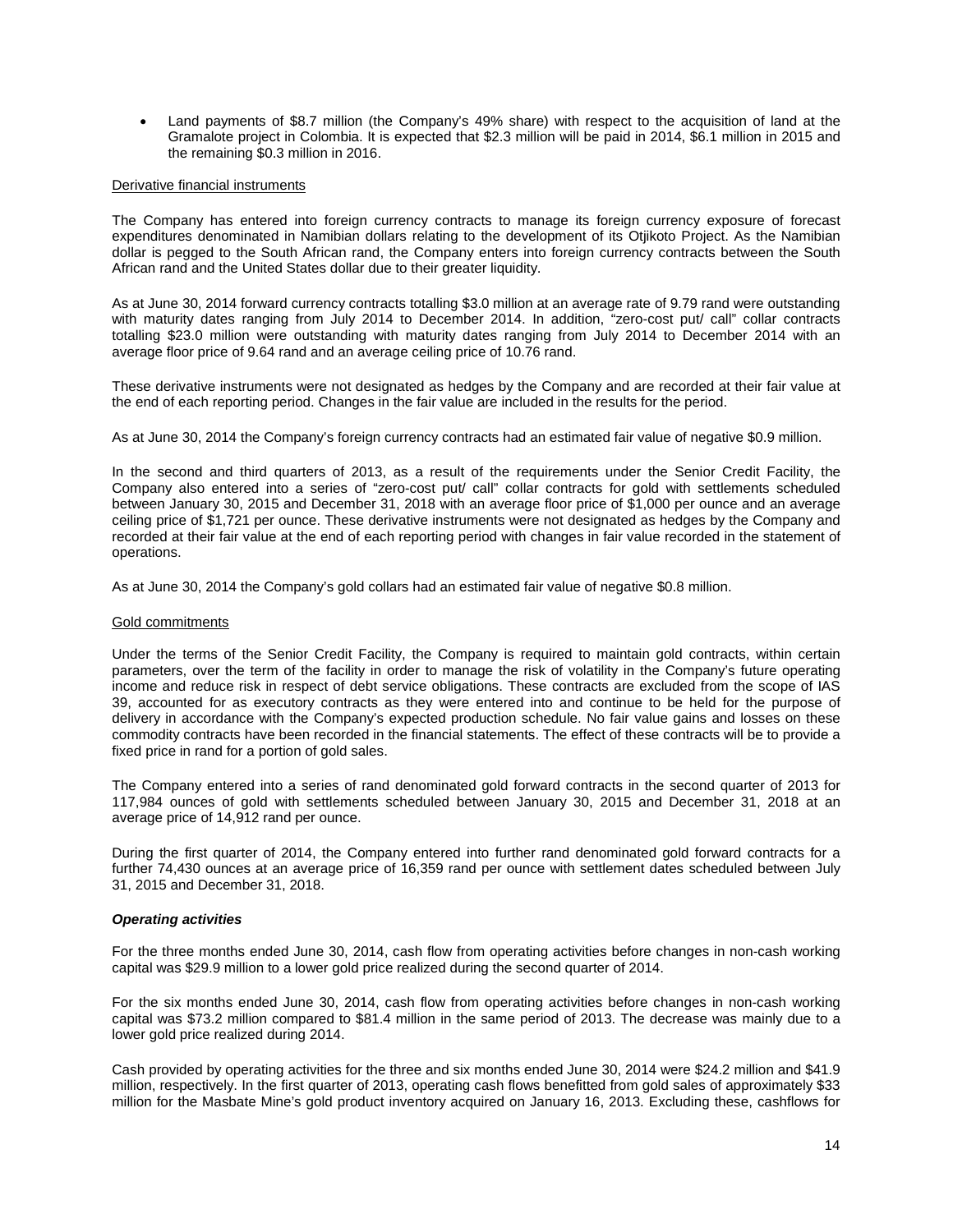operating activities for the six months ended June 30, 2014 and 2013 were at similar levels and reflect the continued strong performance of the Company's operating mines.

### *Financing activities*

The Company made the following facility drawdowns, net of transaction costs during the three months ended June 30, 2014: Revolving credit facility - \$25 million and Otjikoto equipment loan facility - \$8.4 million. During the same period, the Company repaid the following facilities: Otjikoto equipment loan facility - \$1.9 million, Finance lease obligations at Masbate - \$14.4 million.

The Company made the following facility drawdowns, net of transaction costs during the six months ended June 30, 2014: Revolving credit facility - \$25 million and Otjikoto equipment loan facility - \$19.7 million. During the same period, the Company repaid the following facilities: Otjikoto equipment loan facility - \$2.4 million, Finance lease obligations at Masbate - \$16.0 million.

During the three and six months ended June 30, 2014, the Company made interest and commitment fee payments of \$1.2 million and \$7.2 million, respectively. During the six months ended June 30, 2014, these payments included the first interest payment of \$5.1 million for the convertible senior subordinated notes.

Assuming a successful closing of the proposed acquisition of Papillon, any construction decision for the Fekola Project would be conditional upon completion of a feasibility study and a Mining Convention with the government of Mali. The Company is currently assessing the additional funding that would be required for the construction of Fekola and expects that any additional financing requirements beyond existing facilities and operating cashflows could be met from a variety of financing sources given the Company's strong balance sheet and historical operating performance.

#### *Investing activities*

During the three months ended June 30, 2014, capital expenditures on sustaining capital, pre-stripping and development at the Masbate Mine (see "Masbate Mine" section) totaled \$16.4 million (Q2 2013 - \$6.6 million), the Libertad Mine (see "Libertad Mine" section) totaled \$10.5 million (Q2 2013 - \$11.8 million), and the Limon Mine (see "Limon Mine" section) totaled \$5.3 million (Q2 2013 - \$3.9 million). In addition, Gramalote prefeasibility (see "Gramalote Property" section) and Otjikoto mine construction (including mobile equipment, power plant construction and prestripping) (see "Otjikoto Property" section) totaled \$4.9 million (Q2 2013 - \$17.7 million) and \$42.2 million (Q2 2013 - \$57.9 million), respectively. The Otjikoto mine construction included payments for the six months ended June 30, 2014 totalling \$26.1 million for capital costs incurred and recorded in 2013. Resource property expenditures on exploration are disclosed in the table below.

|                                                 | Three months ended<br>June 30<br>(unaudited) |               | Six months ended<br>June 30<br>(unaudited) |               |  |
|-------------------------------------------------|----------------------------------------------|---------------|--------------------------------------------|---------------|--|
|                                                 | 2014                                         | <u>2013</u>   | 2014                                       | <u>2013</u>   |  |
|                                                 | \$<br>(000's)                                | \$<br>(000's) | \$<br>(000's)                              | \$<br>(000's) |  |
| Kiaka, exploration<br>Masbate Mine, exploration | 1,672<br>776                                 | 2,419         | 3,557<br>2,435                             | 4,454         |  |
| Libertad Mine, exploration                      | 1,108                                        | 1,735         | 2,274                                      | 2,720         |  |
| Limon Mine, exploration                         | 1,161                                        | 1,577         | 2,140                                      | 2,407         |  |
| Otjikoto, exploration/feasibility               | 1,679                                        | 2,325         | 2,760                                      | 3,968         |  |
| Primavera, exploration                          | 174                                          | 251           | 508                                        | 774           |  |
| Mocoa, exploration                              | 166                                          | 206           | 294                                        | 453           |  |
| Trebol and Pavon, exploration                   | 1,134                                        | 56            | 1,735                                      | 202           |  |
| Other                                           | 405                                          | 528           | 750                                        | 829           |  |
|                                                 | 8,275                                        | 9,097         | 16,453                                     | 15,807        |  |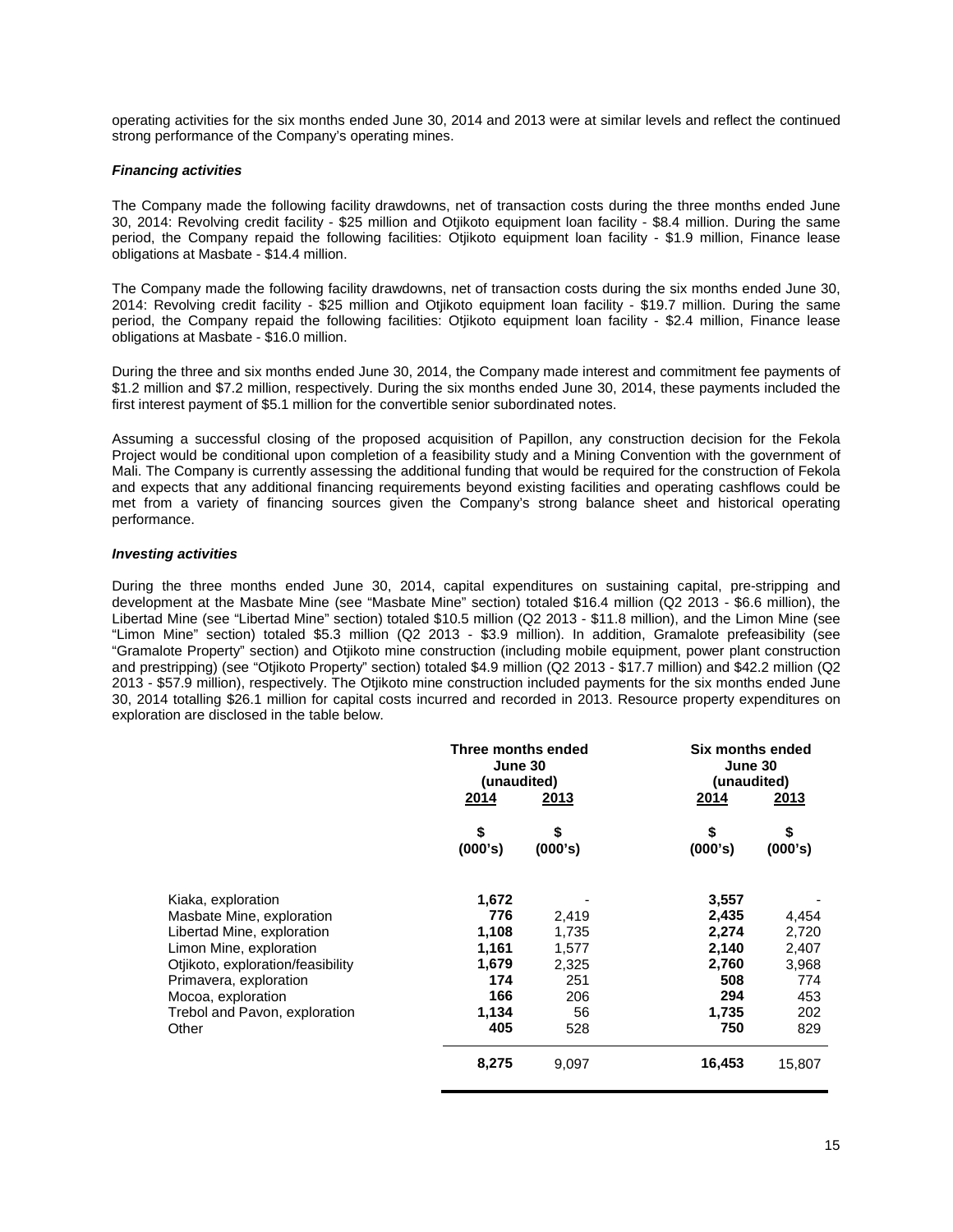#### *Masbate Mine*

An extensive 2014 exploration program totaling \$6.2 million is underway with five diamond drill rigs currently working. The 2014 program will comprise metallurgical and reserve/resource drilling on numerous mine veins including Montana, Main Vein, Libra East, Grandview, Colorado and Panique. Exploration drilling designed to outline new resources will be carried out on near mine Veins outside of the current reserve/resource such as the Grandview East area which is open east of hole GVRC027 which intersected 75 metres grading 0.91 g/t gold and the Pajo South extension where trenching has intersected up to 15 metres grading 1.04 g/t Au. The Montana Vein remains open to the North and additional drilling is planned for the second quarter of 2014.

In addition to drilling, geochemical sampling and follow-up trenching will be carried out on a number of priority target areas outside of the current resource. B2Gold's geological team believes there is good potential to increase the Masbate reserves and resources with additional exploration drilling.

#### *Libertad Mine*

The Libertad exploration budget for 2014 is approximately \$4.3 million for a total of approximately 10,500 metres of planned drilling. The program consists of predominantly resource drilling on the Mojon high grade underground targets and some exploration on regional targets. The focus of this year's exploration drilling is directed towards mainly brownfields drilling and evaluation of regional targets. B2Gold's exploration team believe there is good potential to extend the mine life at Libertad with both open bit and underground targets.

#### *Limon Mine*

The 2014 Limon exploration budget is approximately \$4.3 million to fund approximately 10,700 metres of drilling. The program includes infill drilling along the Santa Pancha Pozo 4 structure to sufficient drill spacing to allow preliminary mine planning, infill drilling areas of the Pozo 8-2-1 and some drilling on regional targets.

Based on results to date, B2Gold's exploration team believes there is potential to further increase the current mine life of the Limon Mine and also discover higher grade open pit and underground deposits that could potentially further increase annual gold production.

#### *Otjikoto*

The Company announced an inferred resource estimate for the Wolfshag zone in January 2014. The newly discovered Wolfshag zone is a 1,600 metre long zone that is as close as 250 metres east of the Otjikoto deposit. The estimated inferred mineral resource for the Wolfshag zone is 6.8 million tonnes grading 3.2 g/t gold containing 703,000 ounces gold (on a 100% basis). The inferred mineral resource is reported within a \$1,550 per ounce gold optimized Whittle pit shell above a cut-off grade of 0.5 g/t gold.

In June 2014, the Company announced continued high grade results from the exploration drilling program on the recently discovered Wolfshag zone. The infill drilling on the Wolfshag zone continues to confirm the continuity of the main high grade shoots, WA and WB. The Wolfshag zone plunges at 10 to 15 degrees to the southwest and has been traced down plunge for 1,600 metres, and remains open to depth. Recent results are highlighted by hole WH14- 162 which intersected 29.65 metres grading 9.53 g/t gold (7.70 g/t gold with assays capped at 45 g/t gold), including 15.30 metres at 17.34 g/t gold (13.78 g/t gold with assays capped at 45 g/t gold).

Drilling this year has concentrated on infilling the northern portion of the Wolfshag zone to allow for conversion of portions of the recently defined inferred resource of 6.8 million tonnes grading 3.2 g/t gold (703,000 contained ounces gold) to an indicated mineral resource category. Conceptual studies for incorporation of the Wolfshag resource into the Otjikoto mine plan have started in support of the Otjikoto mine expansion. Results have been received from all but five holes of the exploration program completed to date. Select significant new results (uncapped) from the Wolfshag drilling include, from north to south:

- WH14-155 with 8.95 metres at 4.37 g/t gold;
- WH14-135 with 15.00 metres at 7.43 g/t gold, including 7.62 metres at 12.91 g/t gold;
- WH14-139 with 7.40 metres at 7.78 g/t gold; including 2.60 metres at 11.07 g/t gold;
- WH14-162 with 29.65 metres at 9.53 g/t gold, including 15.30 metres at 17.34 g/t gold;
- WH14-171 with 19.95 metres at 11.78 g/t gold; including 10.80 metres at 20.58 g/t gold;
- WH14-173 with 12.70 metres at 6.42 g/t, including 5.75 metres at 11.30 g/t gold.
- WH14-175 with 23.00 metres at 6.15 g/t gold, including 2.85 metres at 19.09 g/t gold; and,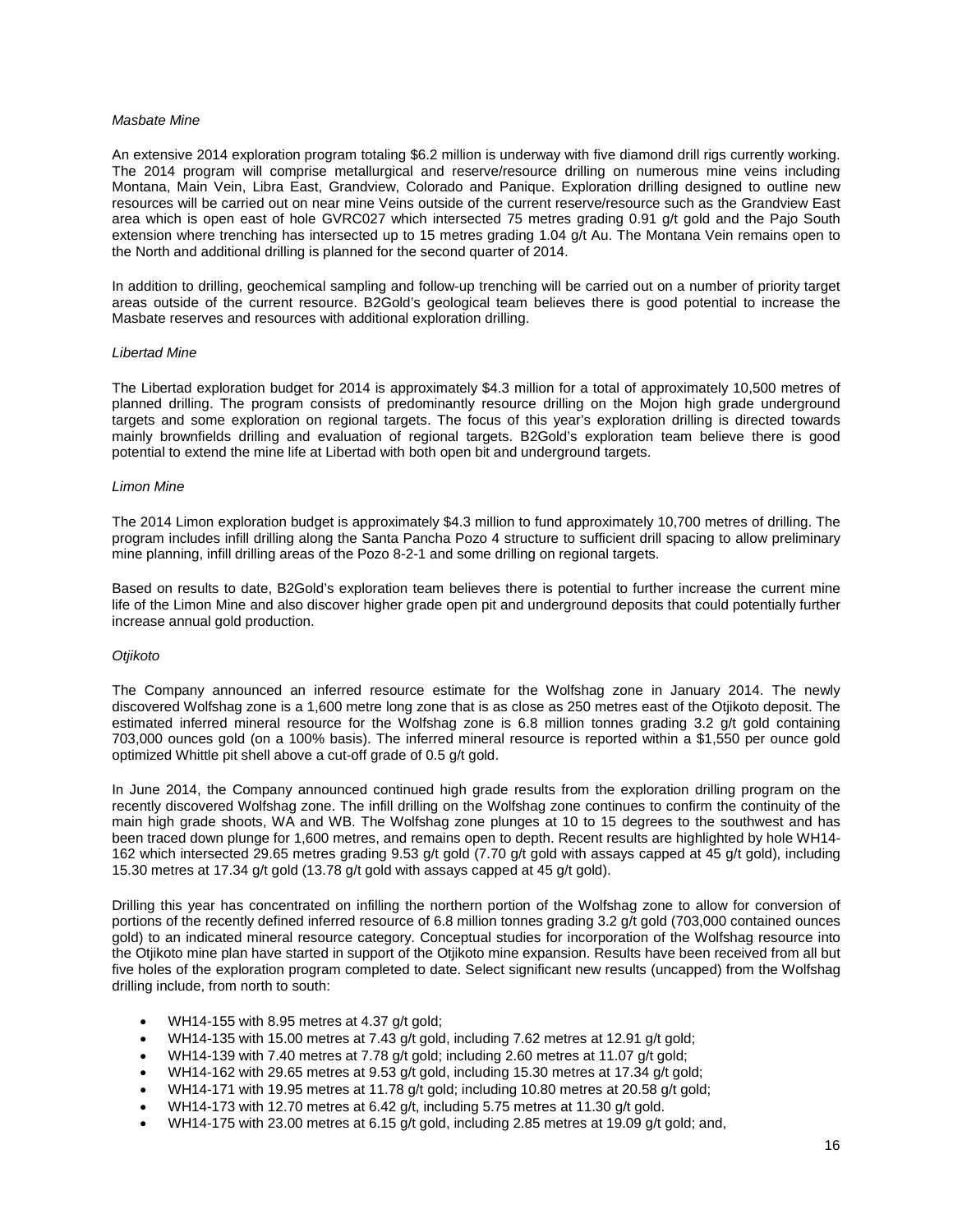• WH14-185 with 25.25 metres at 5.80 g/t gold, including 9.95 metres at 8.49 g/t gold.

Drill hole WH14-162 represents the best hole to date in the northern most portion of the Wolfshag zone and like other holes in the central portion of the WA shoot, such as OTG25D, located 550 metres further south, with 19.81 metres at 15.00 g/t gold, is remarkable in the continuity of high grade sample values within the zone. Six metallurgical test sample holes were also completed as part of the current program. Samples totalling 2.2 tonnes were selected from these and previous Wolfshag zone drill holes and shipped to SGS Lakefield's laboratory in Canada for gold recovery and comminution test work.

Exploration work is continuing on the Wolfshag zone with two drills currently active on infill drilling of the southern extensions of the zone to potentially allow for inclusion of this area into an inferred mineral resource class. Additional results will be released as they become available. Future work will continue to follow the Wolfshag zone at depth and to test several other targets and on the property.

It is important to note that the average mineable grade of the adjacent main Otjikoto deposit is 1.42 g/t gold as stated in the feasibility study. Based on the proximity of the Wolfshag zone to the planned Otjikoto open pit, the Company believes a significant amount of the Wolfshag mineralization could be included in an expanded pit, subject to further drilling and final mine plan. The Company intends to update the mine plan to incorporate the Wolfshag zone once infill drilling has upgraded the resource to indicated next year.

The Company anticipates being in a position to upgrade the existing inferred mineral resource classification to the indicated category by the end of 2014.

# *Kiaka Project*

The 2014 budget for Kiaka and West Africa is \$8.7 million, mainly for completing the permitting study and advancing the Kiaka exploration licence to an exploitation licence, advancing a feasibility level study for Kiaka based on lower throughput options (including additional metallurgical programs), keeping the tenements in good standing and for overhead and administration. Drilling for the metallurgical samples has been completed, samples have been shipped to Canada.

# *Calibre Joint Venture*

The 2014 exploration program for Primavera/Minnesota has a budget of approximately \$1.2 million, which will fund detailed mapping, trenching and limited drilling.

# **CRITICAL ACCOUNTING ESTIMATES**

Full disclosure of the Company's accounting policies and significant accounting judgments and estimation uncertainties in accordance with IFRS can be found in Notes 3, 4 and 6 of its audited consolidated financial statements as at December 31, 2013. Management considers the following policies to be the most critical in understanding the judgments involved in preparing the Company's interim consolidated financial statements and the uncertainties that could impact its results of operations, financial condition and cash flows:

- Review of long-lived asset and goodwill carrying values and impairment charges;
- Ore reserve and resource estimates;
- Uncertain tax positions; and
- Value of value-added tax receivables.

# *Review of long-lived asset and goodwill carrying values and impairment charges*

Goodwill and non-current assets are tested for impairment if there is an indicator of impairment, and in the case of goodwill, annually. Calculating the estimated fair values of cash generating units ("CGU") for non-current asset impairment tests and CGUs for goodwill impairment tests requires management to make estimates and assumptions with respect to future production levels, mill recoveries, operating and capital costs in its life-of-mine plans, future metal prices, foreign exchange rates, net asset value ("NAV") multiples, and discount rates. Changes in any of the assumptions or estimates used in determining the fair values could impact the impairment analysis.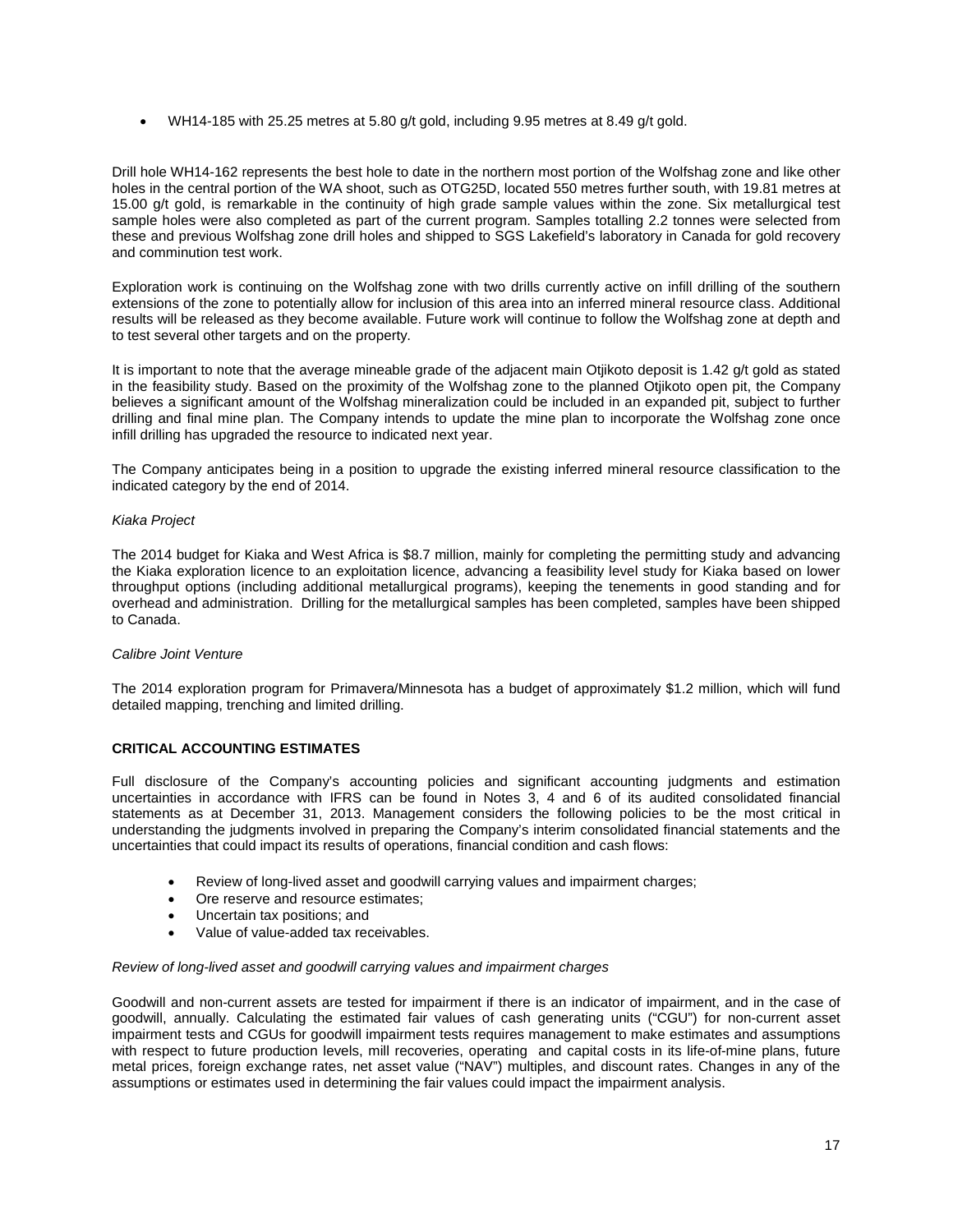In the fourth quarter of 2013, goodwill was assessed for impairment and the Company concluded that the goodwill was not impaired. Key assumptions used for impairment testing were: gold price - \$1,350/ounce, silver price -\$20/ounce, discount rate 5%-7% and NAV multiple – 1.1.

#### *Ore reserve and resource estimates*

Ore reserves are estimates of the amount of ore that can be economically and legally extracted from the Company's mining properties. The Company estimates its ore reserves and a mineral resource based on information compiled by appropriately qualified persons relating to the geological data on the size, depth and shape of the ore body, and requires complex geological judgments to interpret the data. The estimation of recoverable reserves is based upon factors such as estimates of foreign exchange rates, commodity prices, future capital requirements, metallurgical recoveries, and production costs along with geological assumptions and judgments made in estimating the size, and grade of the ore body. Changes in the reserve or resource estimates may impact the carrying value of mining interests, mine restoration provisions, recognition of deferred tax assets, and depreciation and amortization charges.

#### *Uncertain tax positions*

The Company is periodically subject to income tax audits at its operating mine locations. During the six months ended June 30, 2014, the Company recorded provisions totalling \$2.7 million representing its best estimate of the outcome of current assessments. The Company intends to appeal the assessments received and the final outcome of such appeals are not determinable at this time. The provisions made to date may be subject to change and such change may be material.

#### *Value-added tax receivables*

The Company incurs indirect taxes, including value-added tax, on purchases of goods and services at its operating mines and development projects. Indirect tax balances are recorded at their estimated recoverable amounts within current or long-term assets, net of provisions, and reflect the Company's best estimate of their recoverability under existing tax rules in the respective jurisdictions in which they arise. Management's assessment of recoverability involves judgments regarding balance sheet classification and the probable outcomes of claimed deductions and/or disputes. The provisions and balance sheet classifications made to date may be subject to change and such change may be material.

# **RECENT ACCOUNTING PRONOUNCEMENTS**

#### *IFRIC 21 – Levies*

The Company adopted IFRIC 21 on January 1, 2014, with retrospective application. IFRIC 21 provides guidance on the accounting for a liability to pay a levy, both for levies that are accounted for in accordance with IAS 37 Provisions, Contingent Liabilities and Contingent Asset and those where the timing and amount of the levy is certain. Levies are imposed by a government in accordance with legislation and do not include income taxes, fines or other penalties imposed for breaches of legislation. IFRIC 21 defines an obligating event as the legislatively identified activity that triggers the payment of the levy. Recognition of a liability to pay a levy is at the date of the obligating event. The fact that the Company is economically compelled to continue to operate in the future does not create an obligation to pay a levy that will arise in a future period as a result of continuing to operate.

The Company has concluded that IFRIC 21 did not have an effect on the condensed interim consolidated financial statements for the current period or prior periods presented.

#### **RISKS AND UNCERTAINTIES**

The exploration and development of natural resources are highly speculative in nature and are subject to significant risks. For details of these risks, please refer to the risk factors set forth in the Company's AIF which could materially affect the Company's future operating results and could cause actual events to differ materially from those described in forward-looking statements relating to the Company. Additional risks and uncertainties not presently known to the Company or that the Company currently considers immaterial may also impair the business, operations and future prospects of the Company. If any of the risks actually occur, including but not limited to the risks set forth below, the business of the Company may be harmed and its financial condition and results of operations may suffer significantly.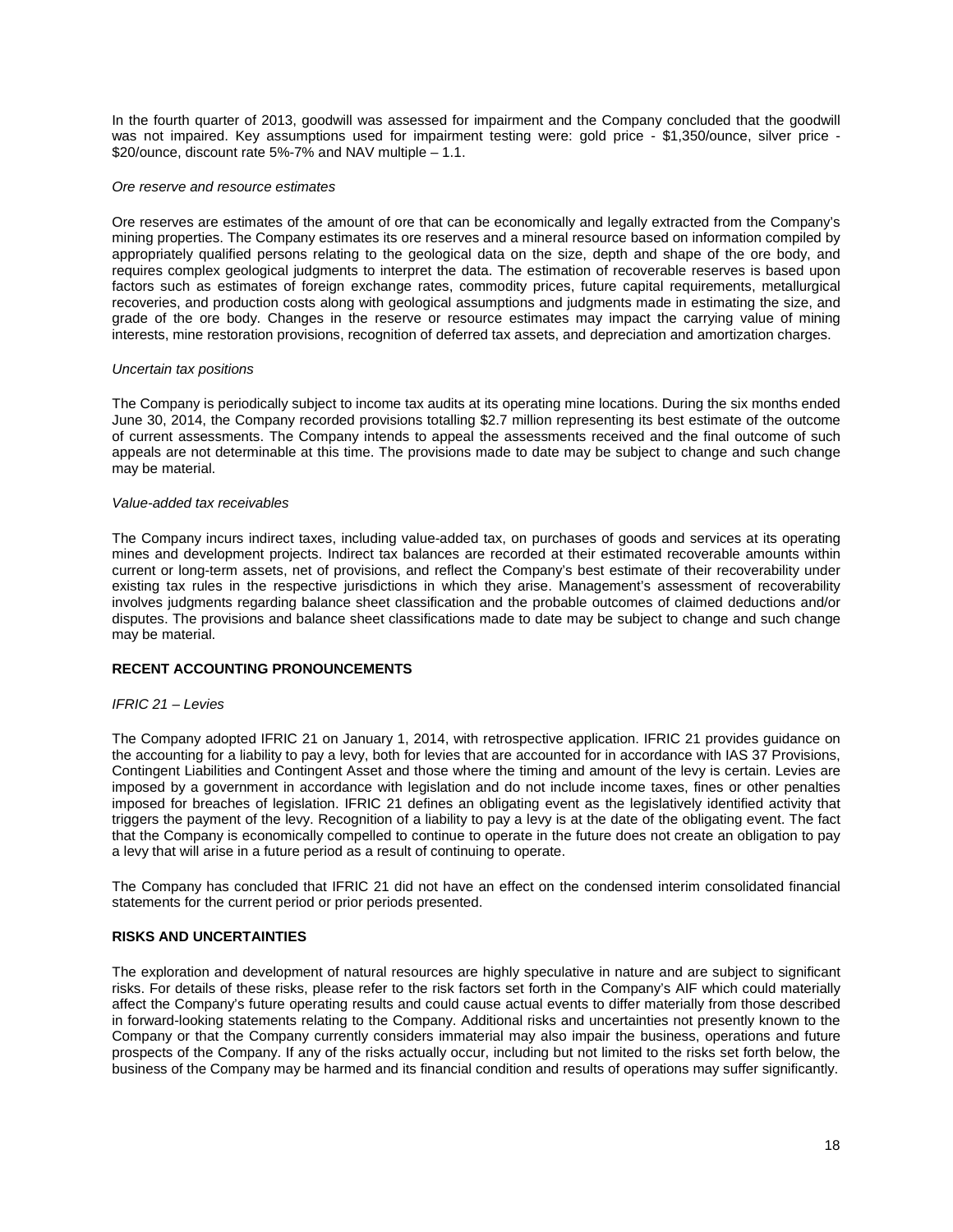### **INTERNAL CONTROL OVER FINANCIAL REPORTING**

The Company's management, with the participation of the Company's Chief Executive Officer and Chief Financial Officer are responsible for establishing and maintaining adequate internal control over financial reporting. The Company's internal control over financial reporting is a process designed to provide reasonable assurance regarding the reliability of financial reporting and the preparation of financial statements for external purposes in accordance with IFRS. Any system of internal control over financial reporting, no matter how well designed, has inherent limitations. As a result, even those systems determined to be effective can only provide reasonable assurance regarding the preparation of financial statements.

The Company's management has determined that there has been no change in the Company's internal control over financial reporting during the three months ended June 30, 2014, that has materially affected, or is reasonably likely to materially affect, the Company's internal control over financial reporting.

#### **NON-IFRS MEASURES**

#### *Cash operating costs per gold ounce and total cash costs per gold ounce*

''Cash operating costs per gold ounce'' and "total cash costs per gold ounce" are common financial performance measures in the gold mining industry but with no standard meaning under IFRS. Management believes that, in addition to conventional measures prepared in accordance with IFRS, certain investors use this information to evaluate our performance and ability to generate cash flow. Accordingly, it is intended to provide additional information and should not be considered in isolation or as a substitute for measures of performance prepared in accordance with IFRS. The measure, along with sales, is considered to be a key indicator of a Company's ability to generate earnings and cash flow from its mining operations.

Cash cost figures are calculated in accordance with a standard developed by The Gold Institute, which was a worldwide association of suppliers of gold and gold products and included leading North American gold producers. The Gold Institute ceased operations in 2002, but the standard is the accepted standard of reporting cash cost of production in North America. Adoption of the standard is voluntary and the cost measures presented may not be comparable to other similarly titled measures of other companies. Other companies may calculate these measures differently. Cash operating costs and total cash costs per ounce are derived from amounts included in the statement of operations and include mine site operating costs such as mining, processing, smelting, refining, transportation costs, royalties and production taxes, less silver by-product credits. The table below shows a reconciliation of cash operating costs per ounce and total cash costs per ounce to production costs:

|                                                                                      | Three months ended<br>June 30<br>(unaudited) |                    | Six months ended<br>June 30<br>(unaudited) |                      |  |
|--------------------------------------------------------------------------------------|----------------------------------------------|--------------------|--------------------------------------------|----------------------|--|
|                                                                                      | 2014                                         | 2013               | 2014                                       | 2013                 |  |
|                                                                                      | \$<br>(000's)                                | S<br>(000's)       | \$<br>(000's)                              | \$<br>(000's)        |  |
| Production costs per consolidated financial statements<br>Inventory sales adjustment | 65,929<br>(4,245)                            | 63,428<br>(3, 367) | 128,234<br>(5, 450)                        | 133,773<br>(16, 223) |  |
| <b>Cash operating costs</b>                                                          | 61,684                                       | 60,061             | 122,784                                    | 117,550              |  |
| Royalties and production taxes per consolidated financial<br>statements              | 3,976                                        | 4,100              | 8,286                                      | 8,039                |  |
| <b>Total cash costs</b>                                                              | 65,660                                       | 64,161             | 131,070                                    | 125,589              |  |
| Gold production (in ounces)                                                          | 85,704                                       | 82,083             | 182,007                                    | 161,744              |  |
| Cash operating costs per ounce of gold production<br>(\$/ounce)                      | 720                                          | 732                | 675                                        | 727                  |  |
| Total cash costs per ounce of gold production (\$/ounce)                             | 766                                          | 782                | 720                                        | 776<br>19            |  |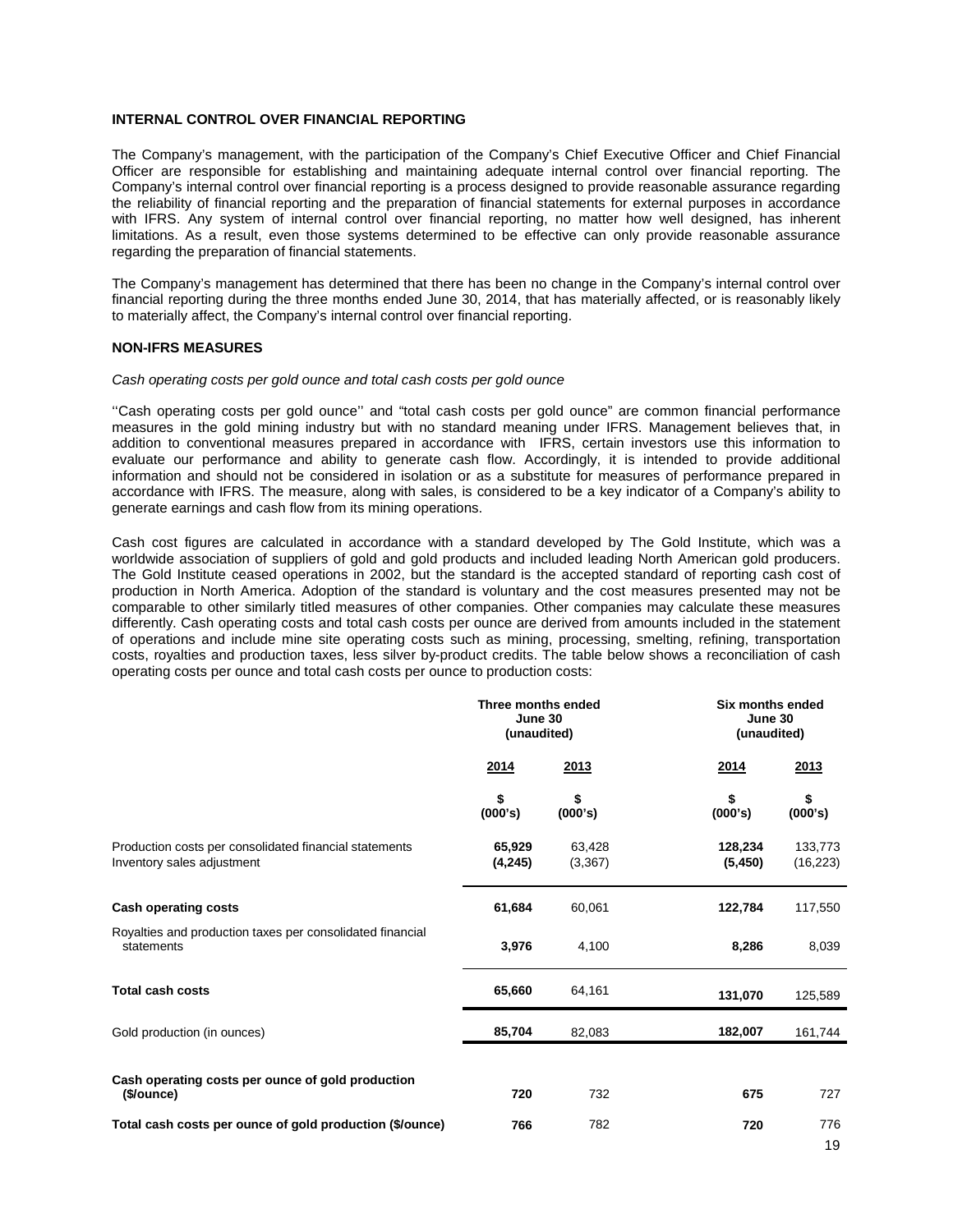# *Adjusted net income*

Management believes that the presentation of adjusted net income is appropriate to provide additional information to investors regarding items that we do not expect to continue at the same level in the future or that management does not believe to be a reflection of the Company's ongoing operating performance. Management further believes that its presentation of this non-IFRS financial measure provides information that is useful to investors because it is an important indicator of the strength of our operations and the performance of our core business.

A reconciliation of net income to adjusted net income is set out in the table below:

|                                                                                          | Three months ended<br>June 30<br>(unaudited) |               | <b>Six months ended</b><br>June 30<br>(unaudited) |               |  |
|------------------------------------------------------------------------------------------|----------------------------------------------|---------------|---------------------------------------------------|---------------|--|
|                                                                                          | 2014                                         | 2013          | 2014                                              | 2013          |  |
|                                                                                          | \$<br>(000's)                                | \$<br>(000's) | \$<br>(000's)                                     | \$<br>(000's) |  |
| Net (loss) income for the period                                                         | (11, 529)                                    | 33,071        | (35,507)                                          | 33,134        |  |
| Adjustments:                                                                             |                                              |               |                                                   |               |  |
| Loss on fair value of convertible notes                                                  | 4,408                                        |               | 42,695                                            |               |  |
| Share-based payments                                                                     | 7,337                                        | 6,070         | 10,728                                            | 8,985         |  |
| Write-down of long-term investments                                                      | 2,745                                        | 14,987        | 3,007                                             | 18,481        |  |
| Unrealized (gains) losses on derivative instruments                                      | (1,035)                                      | 4,035         | (947)                                             | 6,449         |  |
| Deferred income tax (recovery) expense                                                   | 208                                          | 3,029         | (670)                                             | 3,748         |  |
| Gain on sale of Brucejack royalty                                                        |                                              | (44, 496)     |                                                   | (44, 496)     |  |
| CGA acquisition costs                                                                    |                                              |               |                                                   | 5,859         |  |
| Inventory fair value adjustments on CGA acquisition                                      |                                              | 515           |                                                   | 32,869        |  |
| Amortization of deferred revenue                                                         |                                              | (9,387)       |                                                   | (18, 782)     |  |
| Adjusted net income <sup>(1)</sup>                                                       | 2,134                                        | 7,824         | 19,306                                            | 46,247        |  |
|                                                                                          |                                              |               |                                                   |               |  |
| Basic weighted average number of common shares<br>outstanding (in thousands)             | 674,877                                      | 643,681       | 673,381                                           | 622,663       |  |
| Adjusted net earnings per share - basic (\$/share)                                       | 0.00                                         | 0.01          | 0.03                                              | 0.07          |  |
| (4) Comparatives have been adjusted for the remainal of foreign evaluates (region) loope |                                              |               |                                                   |               |  |

*(1) Comparatives have been adjusted for the removal of foreign exchange (gains) losses*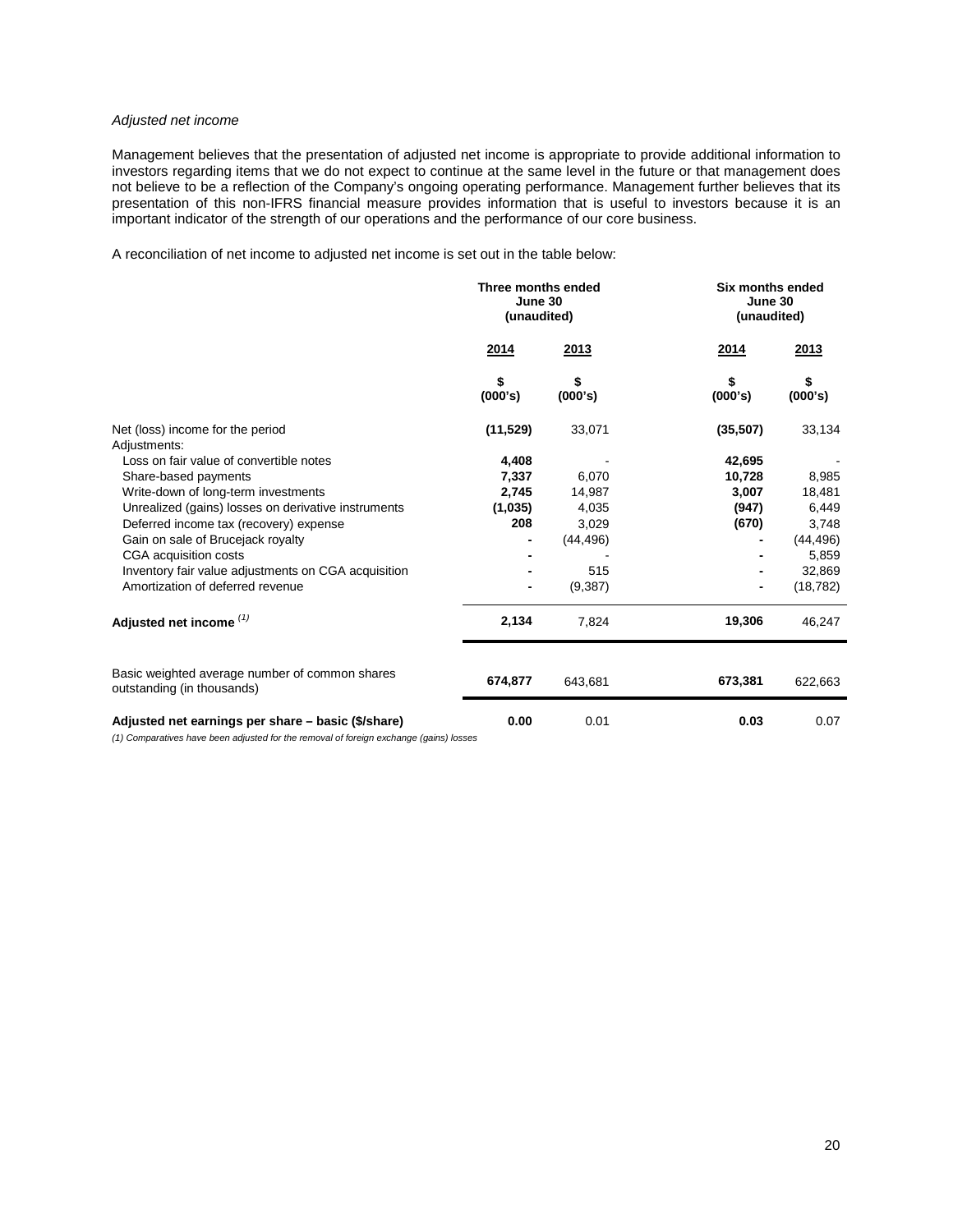# **SUMMARY OF UNAUDITED QUARTERLY RESULTS**

|                                                                                                                       | Q2        | $Q_1$     | $Q_4$   | Q <sub>3</sub> | Q2      | $Q_1$   | $Q_4$  | Q <sub>3</sub> |
|-----------------------------------------------------------------------------------------------------------------------|-----------|-----------|---------|----------------|---------|---------|--------|----------------|
|                                                                                                                       | 2014      | 2014      | 2013    | 2013           | 2013    | 2013    | 2012   | 2012           |
| Gold revenue (\$ in thousands)                                                                                        | 120,258   | 129,020   | 138,054 | 128,730        | 122,635 | 154,853 | 70,783 | 67,065         |
| Gold sold (ounces)                                                                                                    | 93,330    | 98,995    | 106,185 | 93,429         | 86,239  | 95,042  | 41,627 | 39,668         |
| Average realized gold price<br>( <b>§</b> /ounce)                                                                     | 1,289     | 1,303     | 1,300   | 1,378          | 1,422   | 1,629   | 1,700  | 1,691          |
| Gold produced (ounces)                                                                                                | 85,704    | 96,303    | 105,577 | 98,992         | 82,083  | 79,661  | 44,324 | 42,156         |
| Cash operating costs $(1)$<br>(\$/ounce gold)                                                                         | 720       | 634       | 638     | 653            | 732     | 722     | 604    | 571            |
| Total cash costs (1) (\$/ounce gold)                                                                                  | 766       | 679       | 678     | 698            | 782     | 771     | 657    | 624            |
| Net (loss) income for the period $(2)$<br>(\$ in thousands)                                                           | (11, 529) | (23, 978) | 26,220  | 7,949          | 33,071  | 63      | 10,948 | 14,476         |
| (Loss) earnings per share $(2)$ -<br>basic $($                                                                        | (0.02)    | (0.04)    | 0.04    | 0.01           | 0.05    | 0.00    | 0.03   | 0.04           |
| (Loss) earnings per share $(2)$ -<br>diluted $($ \$)                                                                  | (0.02)    | (0.04)    | 0.02    | 0.00           | 0.05    | 0.00    | 0.03   | 0.04           |
| Cash flows from operating<br>activities (\$ in thousands) $^{(3)}$<br>- before changes in non-cash<br>working capital | 29,877    | 43,301    | 38,125  | 35,106         | 35,461  | 46,996  | 31,124 | 28,418         |
|                                                                                                                       |           |           |         |                |         |         |        |                |

*(1) A cautionary note regarding non-IFRS measures is included in the section titled "Non-IFRS Measures."* 

*(2) Attributable to the shareholders of the Company.*

*(3) Prior year comparative figures have been reclassified to conform with the presentation adopted for the current period relating to the change in long-term value-added tax receivables.* 

Quarterly gold revenue increased significantly in 2013, as a result of higher gold production from the Company's Masbate Mine acquired on January 16, 2013 as well as increased production from its Nicaraguan operations. The net loss recorded in the first quarter of 2014 primarily resulted from the loss on fair value of convertible notes of \$38.3 million recorded during the quarter, while the net loss in the second quarter of 2014 primarily related to the loss on fair value of convertible notes of \$4.4 million and a write-down of long-term investments of \$2.7 million.

# **OUTLOOK**

The Company continues to project another record year for gold production in 2014. Company-wide production from the Masbate, La Libertad and Limon mines remains unchanged from previous guidance and is expected to be in the range of 395,000 to 420,000 ounces of gold, with consolidated cash operating costs of \$667 to \$695 per ounce (a similar range as in 2013). The Company expects that based on current forecasts, it will meet the lower end of the production guidance range. For the first half of 2014, gold production was lower than the budget of 194,033 ounces due to a number of factors including the mainly expected reductions related to the Masbate Mine SAG mill replacement in June as well as temporary delays in the construction of underground dewatering systems at Limon.

With the first full year of gold production from the Otjikoto gold project in Namibia scheduled for 2015, the Company is projecting a 2015 gold production range of approximately 525,000 to 550,000 ounces, based on current assumptions. The Company expects that the temporary reductions in production at both Masbate and Limon in the first half of 2014 will be recovered in the second half of the year and the Company's forecast production growth will continue into 2015.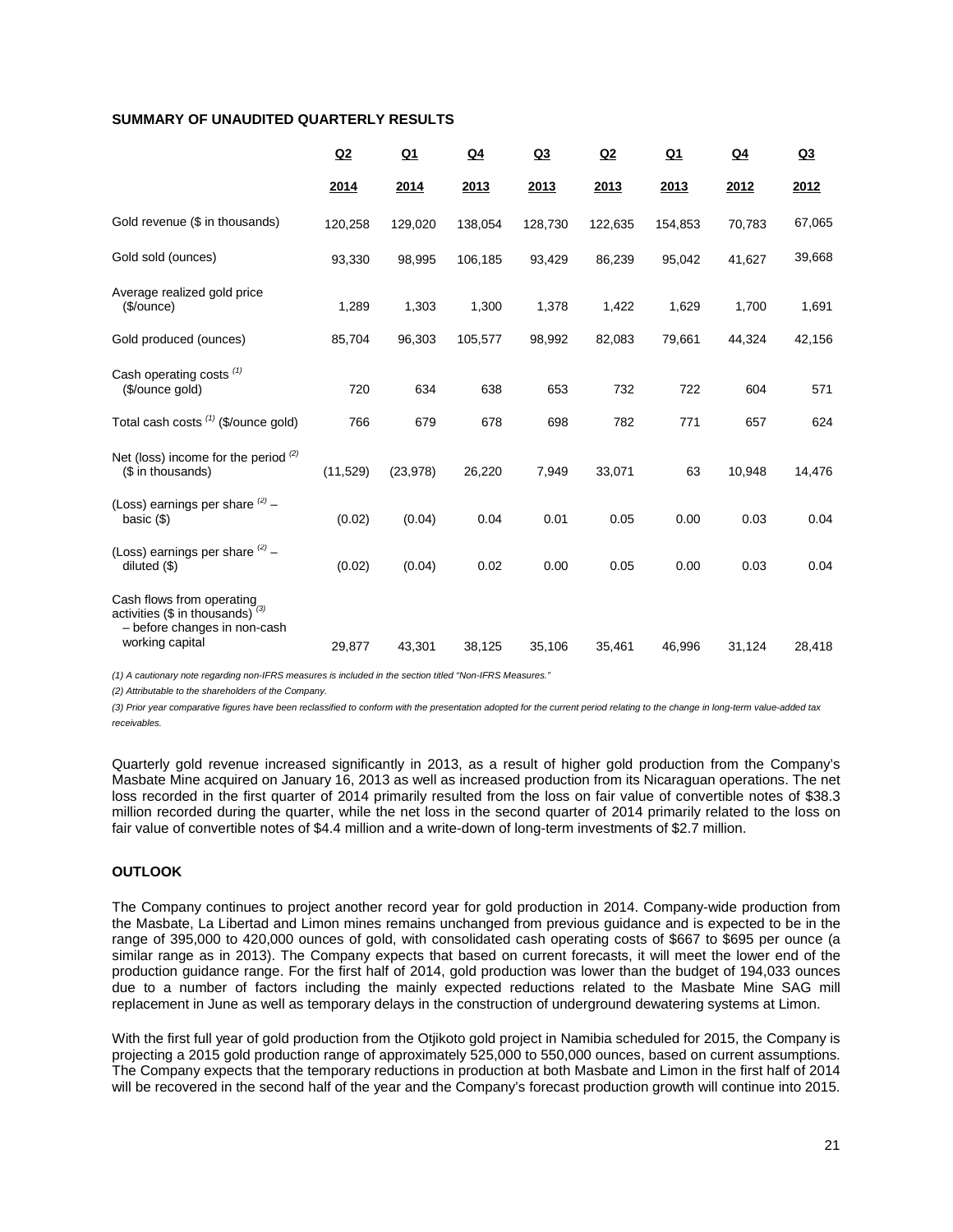The Masbate Mine expansion study is expected to be completed by the fourth quarter of 2014, enabling us to make an expansion decision soon thereafter. An Otjikoto expansion study has already been completed with expansion at that facility planned for 2015. Our team is continuing to work on bringing Wolfshag zone inferred ounces into the indicated category and to build them into the Otjikoto Mine plan. This process is expected to be completed by the first quarter of 2015. B2Gold is fully funded to complete any Masbate expansion and planned Otjikoto expansion from its existing credit facilities and operating cashflows. The operations continue to benefit from B2Gold's ongoing exploration successes and experienced construction and operations teams. Having the same teams complete the construction of successive mines and review the operating effectiveness and efficiencies at each site affords B2Gold a unique opportunity to benefit from shared knowledge and experience. Training and empowerment of local mine site workers remains a core part of B2Gold's operating philosophy and approach, resulting in minimal staff turnover at all levels and effective local control of operations, supplemented by our centralized team of experienced executives.

The recently announced acquisition of Papillon is scheduled to close in early October 2014. Assuming closing of the deal, our operations team will focus on completing an updated feasibility study to confirm optimal mine size and mill configuration for the Fekola Project. In conjunction with a determination as to a proposed construction timeline, the Company will assess the additional funding that would be required for the construction of Fekola and expects that any additional financing requirements beyond existing facilities and operating cashflows could be met from a variety of financing sources given the Company's strong balance sheet and historical operating performance. Pending closing of the acquisition, B2Gold is committed to advancing the Fekola Project and expects that upon any decision to develop Fekola, a significant portion of our Otjikoto construction team would provide the core construction team for Fekola.

#### *Growth Strategy*

Due to its strong cash position and cash flow from operations, the Company is fully funded to complete its mine site capital expenditures, exploration, and the construction of the Otjikoto mine. Total liquidity available at June 30, 2014 was approximately \$264.7 million consisting of cash of \$134.8 million, \$125 million remaining available for drawdown under the Company's \$200 million Senior Credit Facility and \$5.2 million available under the equipment finance lease with CAT Financials. In 2015, the Company's cash from operations is expected to increase significantly due to gold production from the Otjikoto mine.

B2Gold will continue to focus on accretive acquisitions and exploration for continued growth. With a proven technical team, strong financial position and access to capital, the Company is well positioned to utilize its model of growth to continue building a profitable, growth oriented, sustainable intermediate gold producer.

# **OUTSTANDING SHARE DATA**

At August 13, 2014, 680,146,227 common shares were outstanding. In addition, there were approximately 41.4 million stock options outstanding with exercise prices ranging between Cdn.\$0.84 to Cdn.\$13.67 per share and 2.6 million RSU.

# **CAUTION ON FORWARD-LOOKING INFORMATION**

This Management's Discussion and Analysis includes certain "forward-looking information" and "forward-looking statements" (collectively "forward-looking statements") within the meaning of applicable Canadian and United States securities legislation, including projections of future financial and operational performance and statements regarding drilling, construction, development, production, permitting and other activities on the Company's properties, anticipated technical reports, economic assessments and feasibility studies, the projections included in existing technical reports, economic assessments and feasibility studies, the potential for expansion of resources and reserves, the potential for expansion of production capacity, projected capital investments and exploration, the completion of the Otjikoto mine, the potential production from the Kiaka Project, the potential completion of, and production from, the Fekola gold project, the potential completion of the Scheme with Papillon, the synergies and financial impact of the Scheme, the terms and conditions of the Scheme and the benefits of the Scheme, availability of credit facilities, potential acquisitions, the benefits expected from acquisitions and planned safety initiatives. Estimates of mineral resources and reserves are also forward looking statements because they constitute projections regarding the amount of minerals that may be encountered in the future and/or the anticipated economics of production, should a production decision be made. All statements in this Management's Discussion and Analysis that address events or developments that we expect to occur in the future are forward-looking statements. Forwardlooking statements are statements that are not historical facts and are generally, although not always, identified by words such as "expect", "plan", "anticipate", "project", "target", "potential", "schedule", "forecast", "budget", "estimate", "intend" or "believe" and similar expressions or their negative connotations, or that events or conditions "will", "would",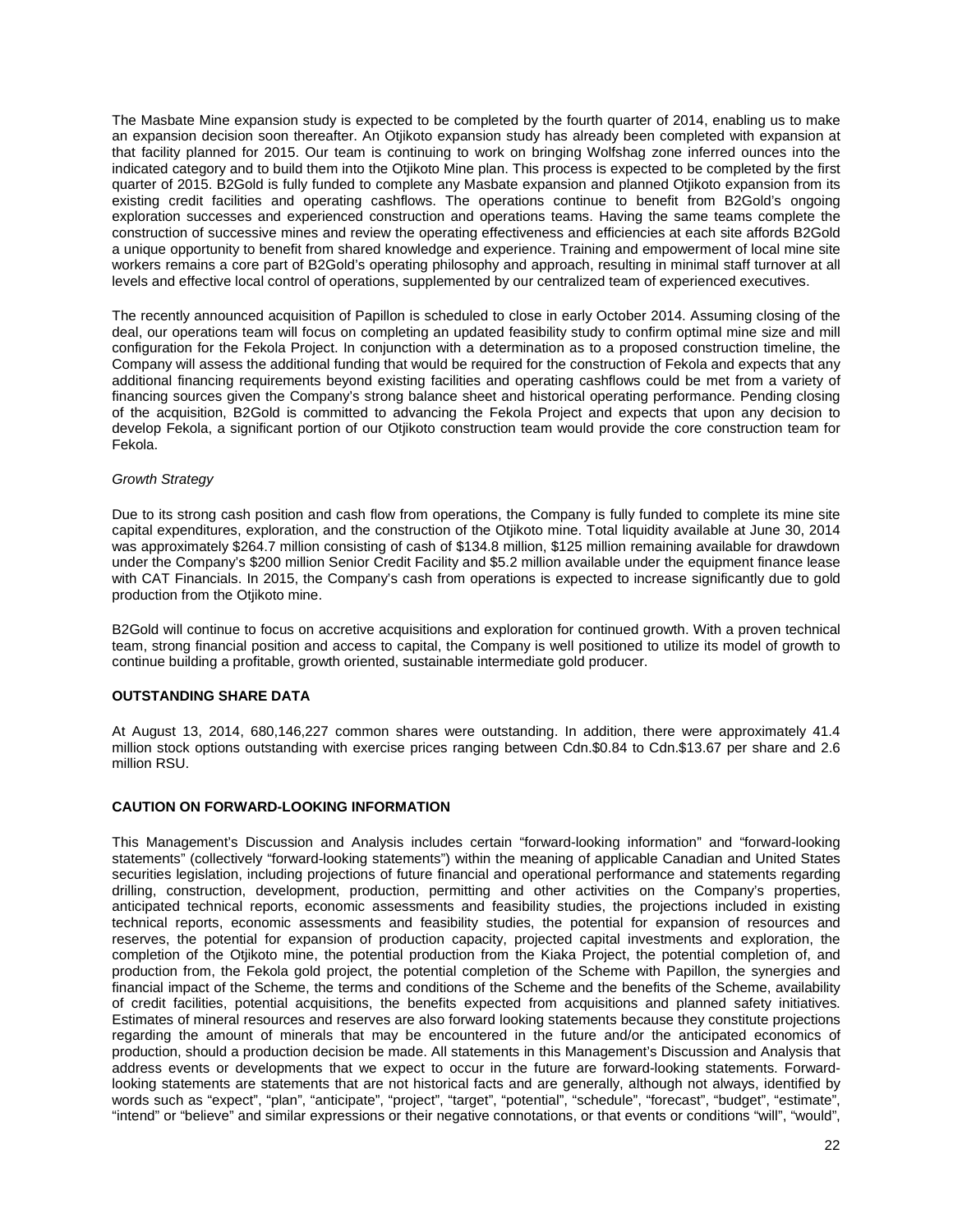"may", "could", "should" or "might" occur. All such forward-looking statements are based on the opinions and estimates of management as of the date such statements are made. Forward-looking statements necessarily involve assumptions, risks and uncertainties, certain of which are beyond B2Gold's control, including risks associated with the uncertainty of reserve and resource estimates; volatility of metal prices; risks of exploration, development and mining; financing risks; ability to obtain any necessary permits, consents or authorizations required for its activities, adequate infrastructure, energy and other inputs; shortages or cost increases in necessary equipment, supplies and labour; uncertainties related to completion of the proposed Scheme, including the requirement for shareholder, regulatory and court approvals; the business of B2Gold and Papillon not being integrated successfully or such integration proving more difficult, time consuming or costly than expected; not realizing the potential benefits of the Scheme; regulatory, political and country risks; reliance upon third parties and joint venture partners; litigation; as well as other factors identified in B2Gold's filings with Canadian securities regulators and the U.S. Securities and Exchange Commission (the "SEC"), which may be viewed at www.sedar.com and www.sec.gov, respectively. The list is not exhaustive of the factors that may affect the Company's forward-looking statements. There can be no assurance that such statements will prove to be accurate, and actual results, performance or achievements could differ materially from those expressed in, or implied by, these forward-looking statements. Accordingly, no assurance can be given that any events anticipated by the forward-looking statements will transpire or occur, or if any of them do, what benefits B2Gold will derive therefrom. The Company's forward looking statements reflect current expectations regarding future events and operating performance and speak only as of the date hereof and the Company does not assume any obligation to update forward-looking statements if circumstances or management's beliefs, expectations or opinions should change other than as required by applicable law. For the reasons set forth above, undue reliance should not be placed on forward-looking statements.

# **CAUTIONARY STATEMENT REGARDING MINERAL RESERVE AND RESOURCE ESTIMATES**

This Management's Discussion and Analysis has been prepared in accordance with the requirements of the securities laws in effect in Canada, which differ from the requirements of U.S. securities laws. All resource and reserve estimates included in this Management's Discussion and Analysis have been prepared in accordance with National Instrument 43-101 Standards of Disclosure for Mineral Projects ("NI 43-101"). NI 43-101 is a rule developed by the Canadian Securities Administrators that establishes standards for all public disclosure an issuer makes of scientific and technical information concerning mineral projects that are considered material to the issuer. These standards differ significantly from the mineral reserve disclosure requirements of the SEC set out in Industry Guide 7. Consequently, reserve and resource information contained in this Management's Discussion and Analysis is not comparable to similar information that would generally be disclosed by U.S. companies in accordance with the rules of the SEC.

In particular, the SEC's Industry Guide 7 applies different standards in order to classify mineralization as a reserve. As a result, the definitions of proven and probable reserves used in NI 43-101 differ from the definitions in SEC Industry Guide 7. Under SEC standards, mineralization may not be classified as a "reserve" unless the determination has been made that the mineralization could be economically and legally produced or extracted at the time the reserve determination is made. Among other things, all necessary permits would be required to be in hand or issuance imminent in order to classify mineralized material as reserves under the SEC standards. Accordingly, mineral reserve estimates contained in this Management's Discussion and Analysis may not qualify as "reserves" under SEC standards.

In addition, this Management's Discussion and Analysis uses the terms "mineral resources", "indicated mineral resources" and "inferred mineral resources" to comply with the reporting standards in Canada. The SEC's Industry Guide 7 does not recognize mineral resources and U.S. companies are generally not permitted to disclose resources in documents they file with the SEC. Investors are specifically cautioned not to assume that any part or all of the mineral deposits in these categories will ever be converted into SEC defined mineral reserves. Further, "inferred mineral resources" have a great amount of uncertainty as to their existence and as to whether they can be mined legally or economically. Therefore, investors are also cautioned not to assume that all or any part of an inferred resource exists. In accordance with Canadian rules, estimates of "inferred mineral resources" cannot form the basis of feasibility or other economic studies. It cannot be assumed that all or any part of "mineral resources", "indicated mineral resources", or "inferred mineral resources" will ever be upgraded to a higher category. Investors are cautioned not to assume that any part of the reported "mineral resources", "indicated mineral resources", or "inferred mineral resources" in this Management's Discussion and Analysis is economically or legally mineable. Disclosure of "contained ounces" is permitted under the Canadian disclosure rules; however, the SEC normally only permits issuers to report mineralization that do not constitute reserves as in place tonnage and grade without reference to unit measures. Further, while NI 43-101 permits companies to disclose economic projections contained in pre-feasibility studies and preliminary economic assessments, which are not based on "reserves", U.S. companies are not normally permitted to disclose economic projections for a mineral property in their SEC filings prior to the establishment of "reserves." For the above reasons, information contained in this Management's Discussion and Analysis that